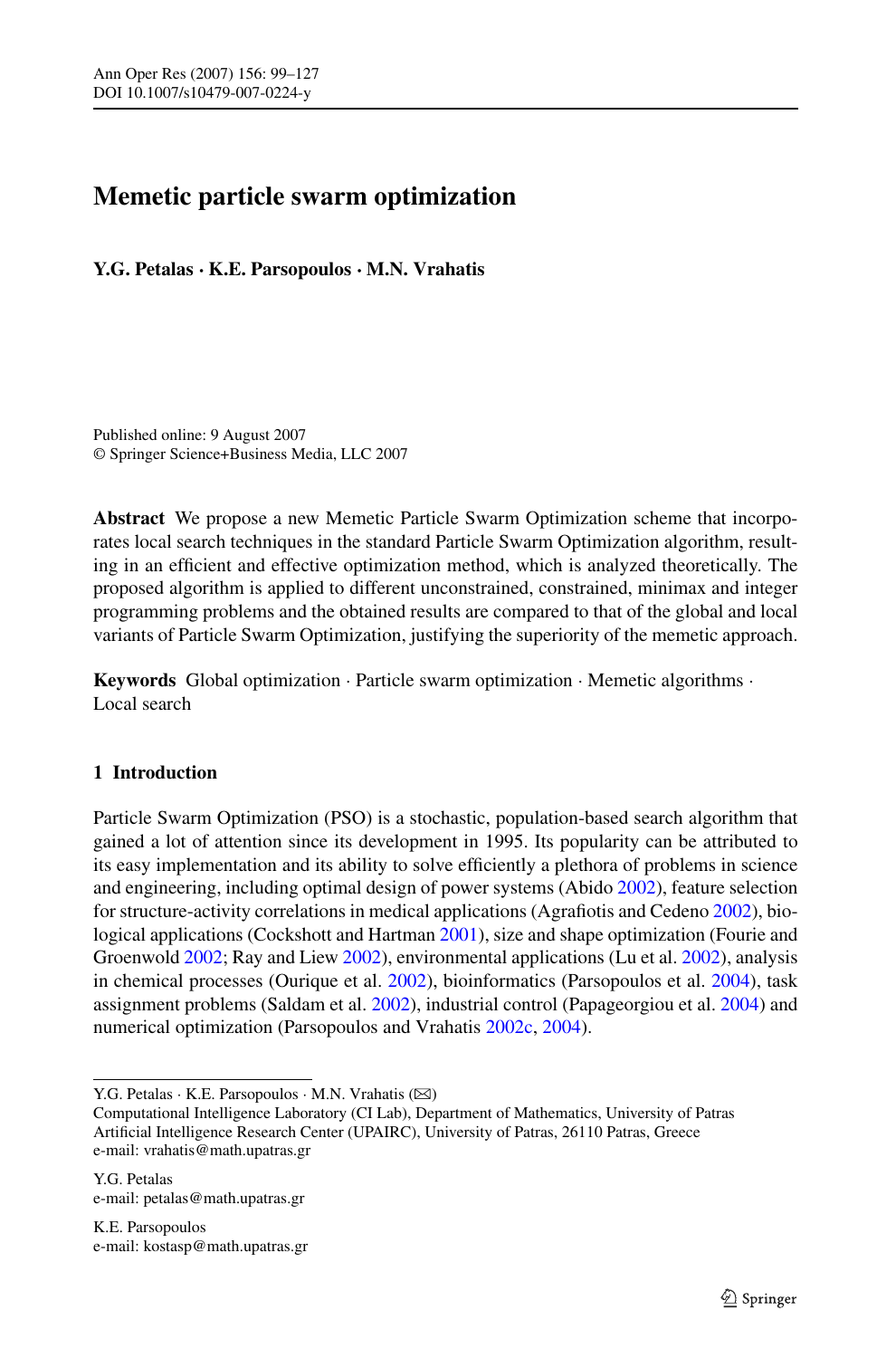The main inspiration behind PSO springs from the simulation and analysis of social dynamics and the interactions among the members of organized colonies, therefore, it is categorized as a swarm intelligence algorithm. PSO has many common key characteristics with Evolutionary Algorithms (EAs), such as Genetic Algorithms (Holland [1975](#page-27-0)), Evolution Strategies (Schwefel [1995\)](#page-28-0) and Differential Evolution (Storn and Price [1997\)](#page-28-0), thereby sharing many aspects of their behavior.

EAs have proved to be very useful in many applications. However, there is a well-known problem regarding their local search abilities in optimization problems (Angeline [1998](#page-26-0)). More specifically, although most EAs are capable of detecting the region of attraction of the global optimizer fast, once there, they cannot perform a refined local search to compute the optimum with high accuracy, unless specific procedures are incorporated in their operators. Some versions of PSO also exhibit this deficiency.

The aforementioned drawback of EAs triggered the development of Memetic Algorithms (MAs), which incorporate local search components. MAs constitute a class of metaheuristics that combines population-based optimization algorithms with local search procedures (Dawkins [1976](#page-26-0); Moscato [1989](#page-27-0), [1999](#page-27-0)). More specifically, MAs consist of a global component, which is responsible for a rough search of the search space and the detection of the most promising regions, and a local search component, which is used for probing the detected promising regions, in order to obtain solutions with high accuracy. EAs have been used as the global component in MAs with Simulated Annealing and random local search (Moscato, [1999\)](#page-27-0). MAs have proved to be an unrivaled methodology in several problem domains (Moscato, [1999](#page-27-0); Petalas and Vrahatis [2004a](#page-27-0), [2004b](#page-28-0)).

We propose a new algorithm that combines PSO with local search methods, resulting in an efficient Memetic PSO scheme. The performance of the new scheme is investigated on different test problems, including unconstrained, constrained, minimax and integer minimization problems. The results are compared with the corresponding results of both the local and global variants of PSO. The rest of the paper is organized as follows: a description of Memetic PSO is provided in Section 2, along with descriptions of Memetic Algorithms, PSO and the proposed approach. Section [3](#page-7-0) is devoted to the experimental results, as well as to a description of the Random Walk with Directional Exploitation local search that is employed to investigate the performance of the proposed scheme. The paper concludes in Section [4](#page-26-0).

#### **2 Memetic particle swarm optimization**

Memetic PSO (MPSO) is a hybrid algorithm that combines PSO with local search techniques. MPSO consists of two main components, a global one that is responsible for the global search of the search space, and a local one, which performs more refined search around potential solutions of the problem at hand. In the following, the Memetic Algorithms, Particle Swarm Optimization, as well as the proposed MPSO scheme are described, along with a convergence analysis of the proposed MPSO scheme.

## 2.1 Memetic algorithms

MAs comprise a family of population-based, heuristic search algorithms, designed to perform global optimization. The main inspiration behind their development was Dawkins' "meme" (Dawkins [1976\)](#page-26-0), which represents a unit of cultural evolution that can exhibit refinement, as well as models of adaptation in natural systems that combine evolutionary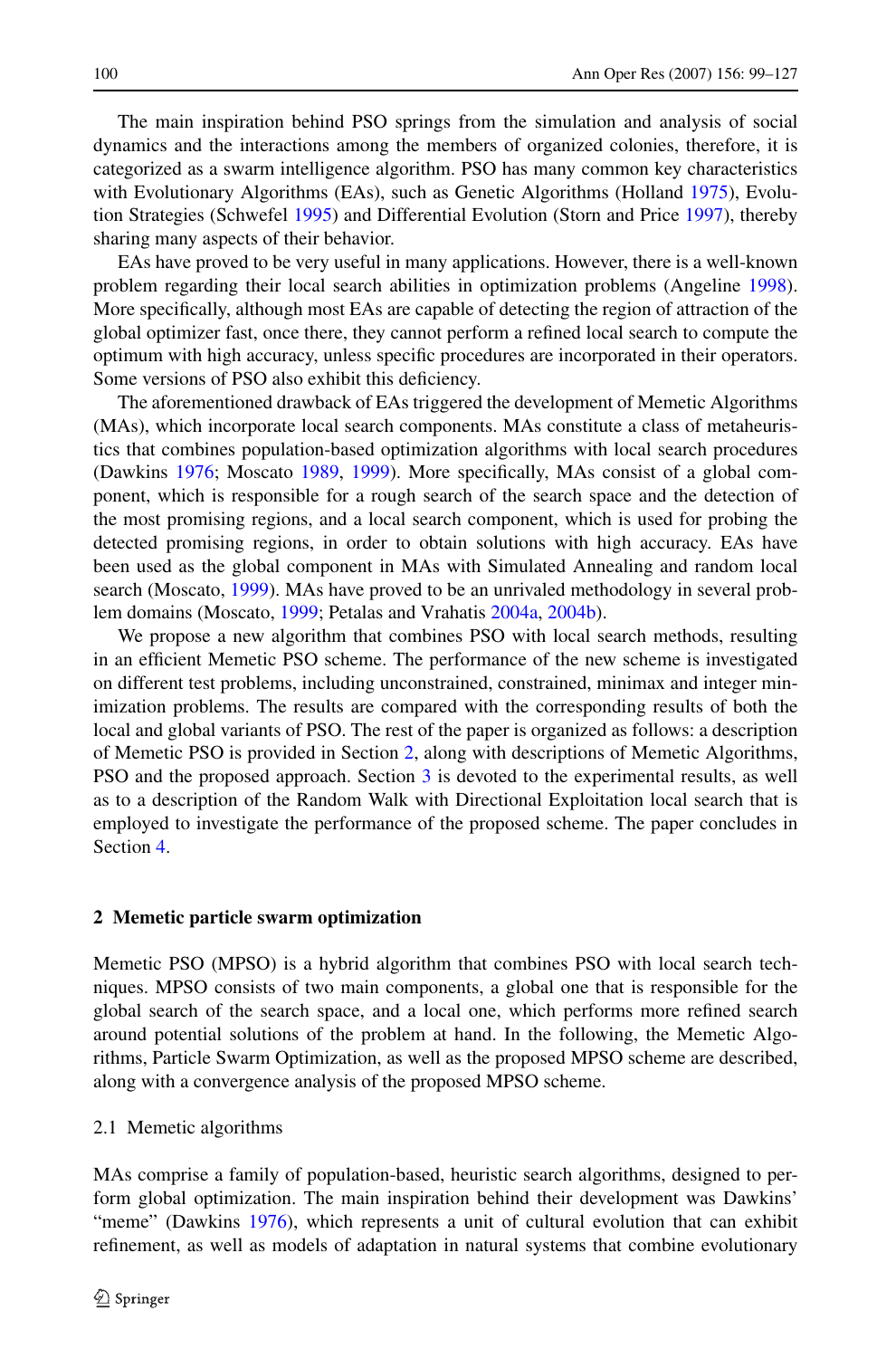adaptation of individuals with individual learning within a lifetime. MAs include a stage of individual optimization or learning (usually in the form of a local search) as part of their search operation.

MAs were first proposed in 1989 (Moscato [1989\)](#page-27-0), where Simulated Annealing was used for local search with a competitive and cooperative game between agents, interspersed with the use of a crossover operator, to tackle the traveling salesman problem. The method gained wide acceptance, due to its ability to solve difficult problems.

Although MAs bear a similarity with Genetic Algorithms (GAs) (Goldberg [1989](#page-26-0)), they mimic rather cultural evolution than biological evolution. GAs are a way of solving problems by mimicking the same processes nature uses. To evolve a solution of a problem, GAs employ the same combination of selection, recombination and mutation that is applied to genes. In nature, genes are usually not modified during an individual's lifetime, whereas memes are. Therefore, most MAs can be interpreted as a cooperative–competitive algorithm of optimizing agents.

In general, an MA can be described through the following abstract description:

#### **Begin**

Population Initialization LocalSearch Evaluation **Repeat** Recombination Mutation LocalSearch Evaluation Selection **Until termination criterion is satisfied** Return best solution

# **End**

In particular, at the beginning, the population is initialized within the search space. The LocalSearch function takes an individual as input, and performs a local search. The Evaluation function plays the role of the objective function. After the initial population has been created, the recombination process takes place for selected individuals. A new individual is created by recombining the selected individuals according to the Recombination function. The Mutation function performs the mutation operation on some individuals of the population. The Selection function chooses the individuals that will survive in the next population. The termination condition can include various criteria, such as time-expiration and/or generation-expiration.

MAs have been successfully applied in combinatorial optimization, and especially for the approximate solution of NP-hard optimization problems. Their success can be attributed to the synergy of the different search approaches that are combined in the MA (Krasnogor [2002;](#page-27-0) Land [1998;](#page-27-0) Merz [1998\)](#page-27-0).

The first implementations of MAs were hybrid algorithms that exploit GAs as an evolutionary algorithm and a local search at each iteration (GA–LS) (Belew et al. [1991;](#page-26-0) Hart [1994;](#page-27-0) Hinton and Nowlan [1987](#page-27-0); Geesing and Stork [1991](#page-26-0); Muhlenbein et al. [1988](#page-27-0)). The GA–LS hybrid scheme is interesting due to the interaction between the local and global search components of the algorithm. An important aspect of this phenomenon is the Baldwin effect (Belew [1990](#page-26-0); Hinton and Nowlan [1987](#page-27-0)), in which learning in natural systems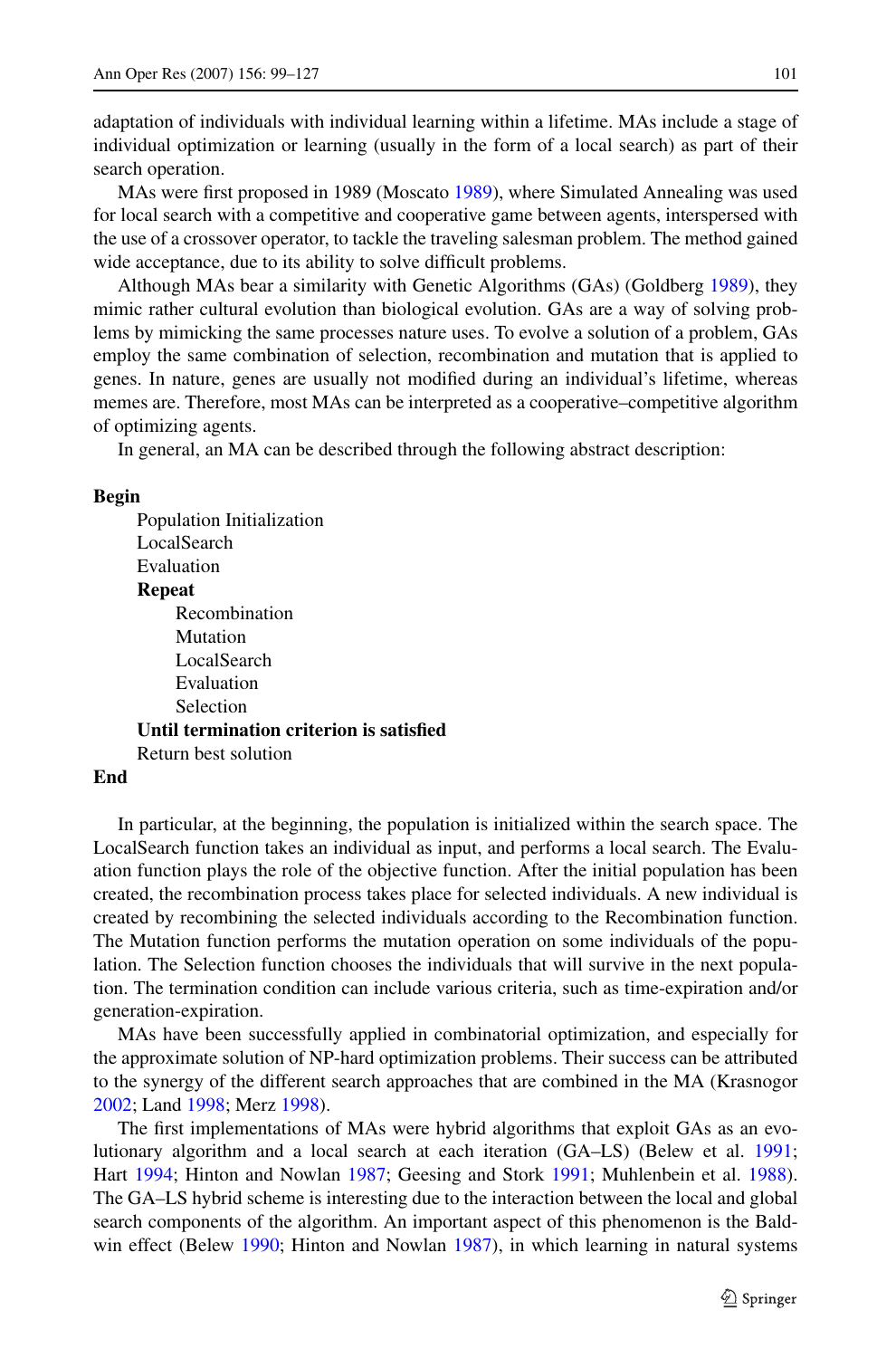<span id="page-3-0"></span>speeds up the rate of evolutionary change. Similar effects have been observed by a number of authors that used GA–LS hybrids (Belew et al. [1991;](#page-26-0) Hinton and Nowlan [1987;](#page-27-0) Geesing and Stork [1991](#page-26-0)).

#### 2.2 Particle swarm optimization

PSO is a stochastic optimization algorithm that exploits a population of individuals to synchronously probe the search space. The inspiration behind its development springs from the study of the collective behavior in decentralized systems, where populations of simple agents interact among them, as well as with their environment (Kennedy and Eberhart [2001\)](#page-27-0). In PSO's context, the population is called a *swarm* and the individuals (i.e., the search agents) are called *particles*.

Each particle moves with an adaptable velocity within the search space, and retains a memory of the best position it has ever encountered. There are two main variants of PSO with respect to the information exchange scheme among the particles. In the *global* variant, the best position ever attained by all individuals of the swarm is communicated to all the particles at each iteration. In the *local* variant, each particle is assigned to a neighborhood consisting of some of the particles. In this case, the best position ever attained by the particles that comprise a neighborhood is communicated among them (Kennedy and Eberhart [2001](#page-27-0)). Neighboring particles are determined based on their indices rather than their actual distance in the search space.

Assume an *n*-dimensional search space,  $S \subset \mathbb{R}^n$ , and a swarm consisting of *N* particles. The *i*th particle is an *n*-dimensional vector,

$$
x_i = (x_{i1}, x_{i2}, \dots, x_{in})^\top \in S.
$$

The velocity of this particle is also an *n*-dimensional vector,

$$
v_i = (v_{i1}, v_{i2}, \ldots, v_{in})^\top.
$$

The best previous position encountered by the *i*th particle in *S* is denoted by

$$
p_i = (p_{i1}, p_{i2}, \dots, p_{in})^\top \in S.
$$

If  $r$  is the neighborhood's radius, then the neighborhood of  $x_i$  is defined as

 ${x_{i-r}, x_{i-r+1}, \ldots, x_i, \ldots, x_{i+r-1}, x_{i+r}}.$ 

The particles are assumed to lie on a ring topology, i.e.,  $x_1$  is the immediate neighbor of  $x_N$ . Assume  $g_i$  to be the index of the particle that attained the best previous position among all the particles in the neighborhood of  $x_i$ , and  $t$  to be the iteration counter. Then, the swarm is manipulated by the equations (Clerc and Kennedy [2002\)](#page-26-0):

$$
v_i^{(t+1)} = \chi \big[ v_i^{(t)} + c_1 r_1 \big( p_i^{(t)} - x_i^{(t)} \big) + c_2 r_2 \big( p_{g_i}^{(t)} - x_i^{(t)} \big) \big],\tag{1}
$$

$$
x_i^{(t+1)} = x_i^{(t)} + v_i^{(t+1)},\tag{2}
$$

where  $i = 1, \ldots, N$ ;  $\chi$  is a parameter called *constriction factor*;  $c_1$  and  $c_2$  are two positive constants called *cognitive* and *social* parameter, respectively; and *r*1, *r*2, are random vectors with components uniformly distributed within [0*,* 1]. All operations between vectors are performed componentwise.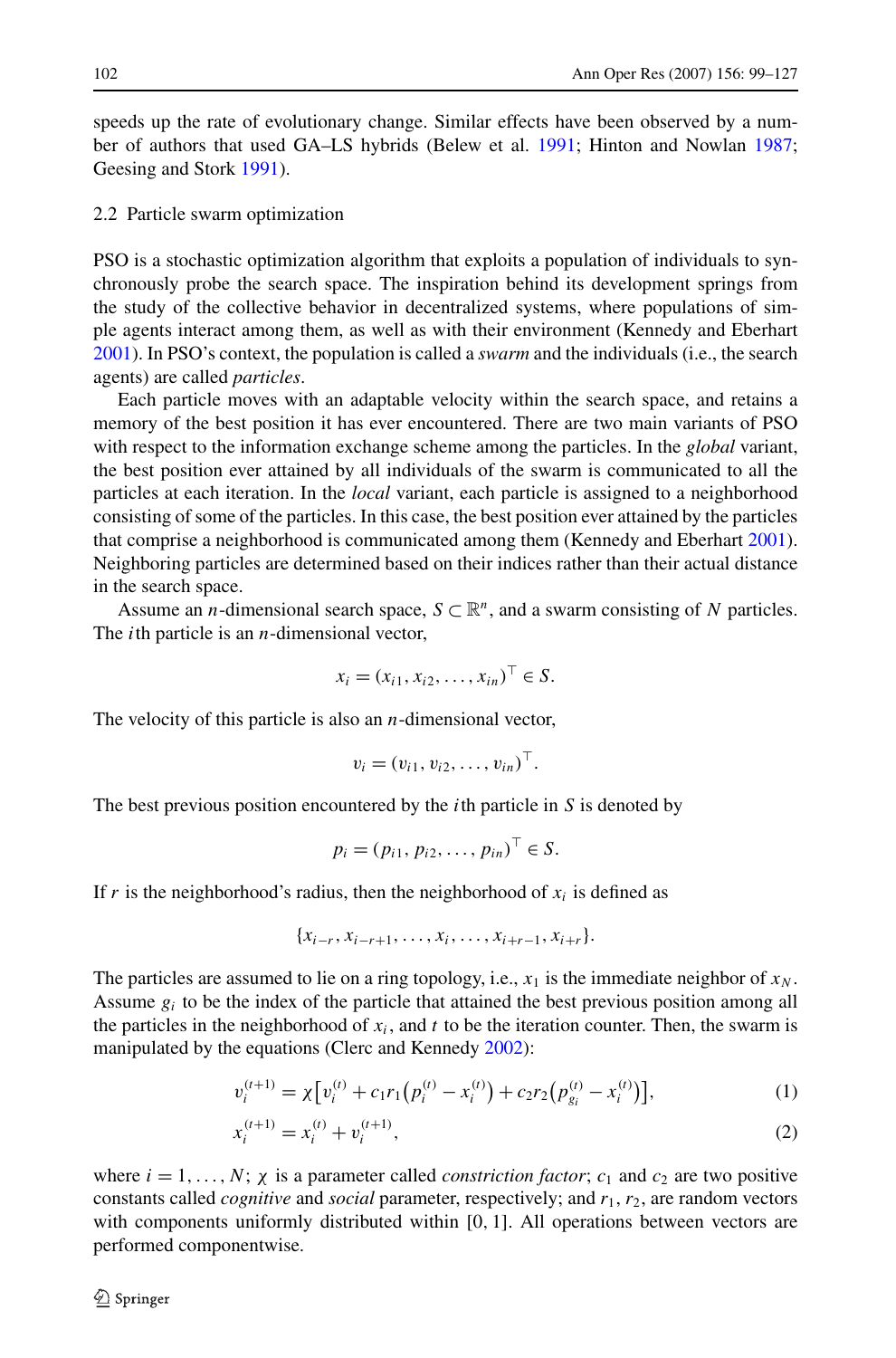The constriction factor is a mechanism for controlling the magnitude of the velocities. It is derived analytically through the formula (Clerc and Kennedy [2002\)](#page-26-0),

$$
\chi = \frac{2\kappa}{|2 - \varphi - \sqrt{\varphi^2 - 4\varphi}|},\tag{3}
$$

where  $\varphi = c_1 + c_2$ . The values received for  $\varphi > 4$  and  $\kappa = 1$  are considered the most common settings of *χ* due to their good average performance (Clerc and Kennedy [2002\)](#page-26-0). Different settings of  $\chi$ , as well as a thorough theoretical analysis of the derivation of (3), can be found in (Clerc and Kennedy [2002;](#page-26-0) Trelea [2003\)](#page-28-0).

The performance of a population-based algorithm depends on its ability to perform global search of the search space (exploration) as well as more refined local search (exploitation). Proper balance between these two characteristics results in enhanced performance. In the global variant of PSO, all particles are attracted by the same overall best position, converging faster towards specific points. Thus, the global variant of PSO emphasizes exploitation over exploration. On the other hand, in the local variant, the information of the best position of each neighborhood is communicated slowly to the other particles of the swarm through their neighbors. Therefore, the attraction to specific best positions is weaker, hindering the swarm from getting trapped in locally optimal solutions. Thus, the local variant of PSO emphasizes exploration over exploitation. Proper selection of the neighborhood's size affects the tradeoff between exploration and exploitation. The selection of the appropriate neighborhood size is an open problem. In practice, it is up to the practitioner and it is based solely on his experience.

The initialization of the swarm and the velocities, is usually performed randomly and uniformly in the search space, although more sophisticated initialization techniques can enhance the overall performance of the algorithm (Parsopoulos and Vrahatis [2002a](#page-27-0)).

#### 2.3 The proposed algorithm

MPSO constitutes a combination of the PSO algorithm with a local search method. Thus, various different schemata can be obtained such as:

Scheme 1: Local search is applied on the overall best position,  $p_g$ , of the swarm, where  $g$ is the index of the best particle.

- Scheme 2: For each best position,  $p_i$ ,  $i = 1, \ldots, N$ , a random number, r, is generated, and, if  $r < \varepsilon$ , where  $\varepsilon > 0$  is a prescribed threshold, then local search is applied on  $p_i$ .
- Scheme 3a: Local search is applied both on the best position,  $p_g$ , of the swarm, as well as on some randomly selected best positions,  $p_i$ ,  $i \in \{1, ..., N\}$ .
- Scheme 3b: Local search is applied both on the best position,  $p_g$ , of the swarm, as well as on some randomly selected best positions,  $p_i$ ,  $i \in \{1, ..., N\}$ , for which,  $||p_g - p_i|| > c\Delta(S)$ , where  $c \in (0, 1)$  and  $\Delta(S)$  is the diameter of the search space *S*.

The above three schemata can be applied either in every iteration of the algorithm or at some iterations. Of course, many other related schemata can be considered such as those that apply local search to all particles. However, as we have noticed in experiments, the latter schemata are costly in terms of function evaluations, and, in practice, only a small percentage of the particles (say  $5\%$ ) has to be considered for applying local search. The same conclusions were derived also by Hart ([1994\)](#page-27-0), based on investigation on GA–LS hybrid schemes.

A pseudocode for the MPSO algorithm is given below.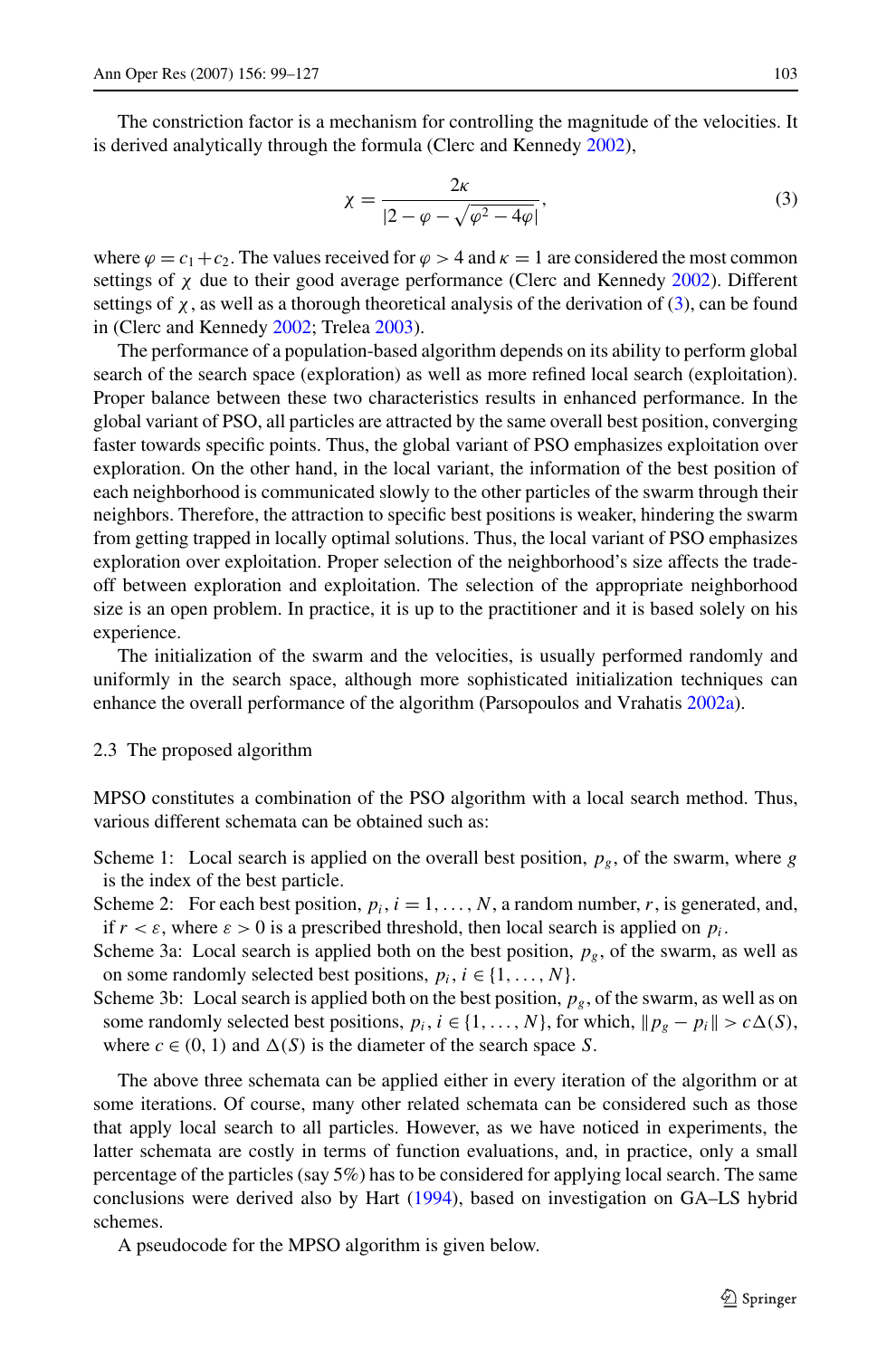**Input**:  $N$ ,  $\chi$ ,  $c_1$ ,  $c_2$ ,  $x_{\text{min}}$ ,  $x_{\text{max}}$  (lower & upper bounds),  $F$  (objective function). **Set**  $t = 0$ . **Initialize**  $x_i^{(t)}, y_i^{(t)} \in [x_{\min}, x_{\max}], p_i^{(t)} \leftarrow x_i^{(t)}, i = 1, ..., N$ . **Evaluate**  $F(x_i^{(t)})$ . **Determine** the indices  $g_i$ ,  $i = 1, ..., N$ . **While** (stopping criterion is not satisfied) **Do Update** the velocities  $v_i^{(t+1)}$  $v_i^{(t+1)}$  $v_i^{(t+1)}$ ,  $i = 1, ..., N$ , according to (1). **Set**  $x_i^{(t+1)} = x_i^{(t)} + v_i^{(t+1)}$ ,  $i = 1, ..., N$ . **Constrain** each particle  $x_i$  in  $[x_{min}, x_{max}]$ . **Evaluate**  $F(x_i^{(t+1)}), i = 1, ..., N$ . **If**  $F(x_i^{(t+1)}) < F(p_i^{(t)})$  **Then**  $p_i^{(t+1)} \leftarrow x_i^{(t+1)}$ . **Else**  $p_i^{(t+1)} \leftarrow p_i^{(t)}$ . **Update** the indices *gi*. **When** (local search is applied) **Do Choose** (according to one of the Schemata 1–3)  $p_a^{(t+1)}$ ,  $q \in \{1, ..., N\}$ . **Apply** local search on  $p_q^{(t+1)}$  and obtain a new solution, *y*. **If**  $F(y) < F(p_a^{(t+1)})$  **Then**  $p_a^{(t+1)}$  ← *y*. **End When Set**  $t = t + 1$ . **End While**

#### 2.4 A convergence analysis of memetic PSO

A proof of convergence in probability can be given for the MPSO scheme, assuming that a stochastic local search method is applied on the best particle of the swarm at each iteration of the algorithm. The proof follows the analysis of Matyas [\(1965](#page-27-0)) for stochastic optimization algorithms. Assume that  $F : S \to \mathbb{R}$  is a unimodal objective function,  $x_{opt}$  is its unique minimizer in *S*, and  $F_{opt} = F(x_{opt})$ . Let also *g* be the index of the best particle of the swarm in the *k*th iteration, i.e.,  $p_g^{(k)}$  is the best solution seen by the algorithm since its start up to iteration *k*. The level set of *F* at a constant value, *K*, is defined as  $G[K] = \{x : F(x) < K\}.$ We assume that  $G[K] \neq \emptyset$ , for all  $K > F_{opt}$ . Let  $f(z)$  be the probability distribution of the points generated by the stochastic local search. The proof holds for any probability distribution with  $f(z) \neq 0$ , for all z. We define as a *successful step* of MPSO at iteration *k*, the fact that

$$
F\left(p_g^{(k+1)}\right) < F\left(p_g^{(k)}\right) - \varepsilon,
$$

for a prescribed  $\varepsilon > 0$ . The probability of a successful step from  $p_g^{(k)}$  is given by

$$
P_F(x) = \int_{G[F(p_g)-\varepsilon]} f(z-p_g) dz.
$$

Then, based on the analysis of Matyas ([1965\)](#page-27-0), the following theorem is straightforwardly proved:

**Theorem 1** *Let*  $F(x)$  *have a unique minimum in S*,  $G[K] \neq \emptyset$ , *for all*  $K > F_{opt}$ *, and*  $f(z) \neq 0$  *for all z. Then, the sequence of best positions,*  $\{p_g^{(k)}\}$ *, of the swarm in MPSO tends in probability to*  $x_{opt}$ .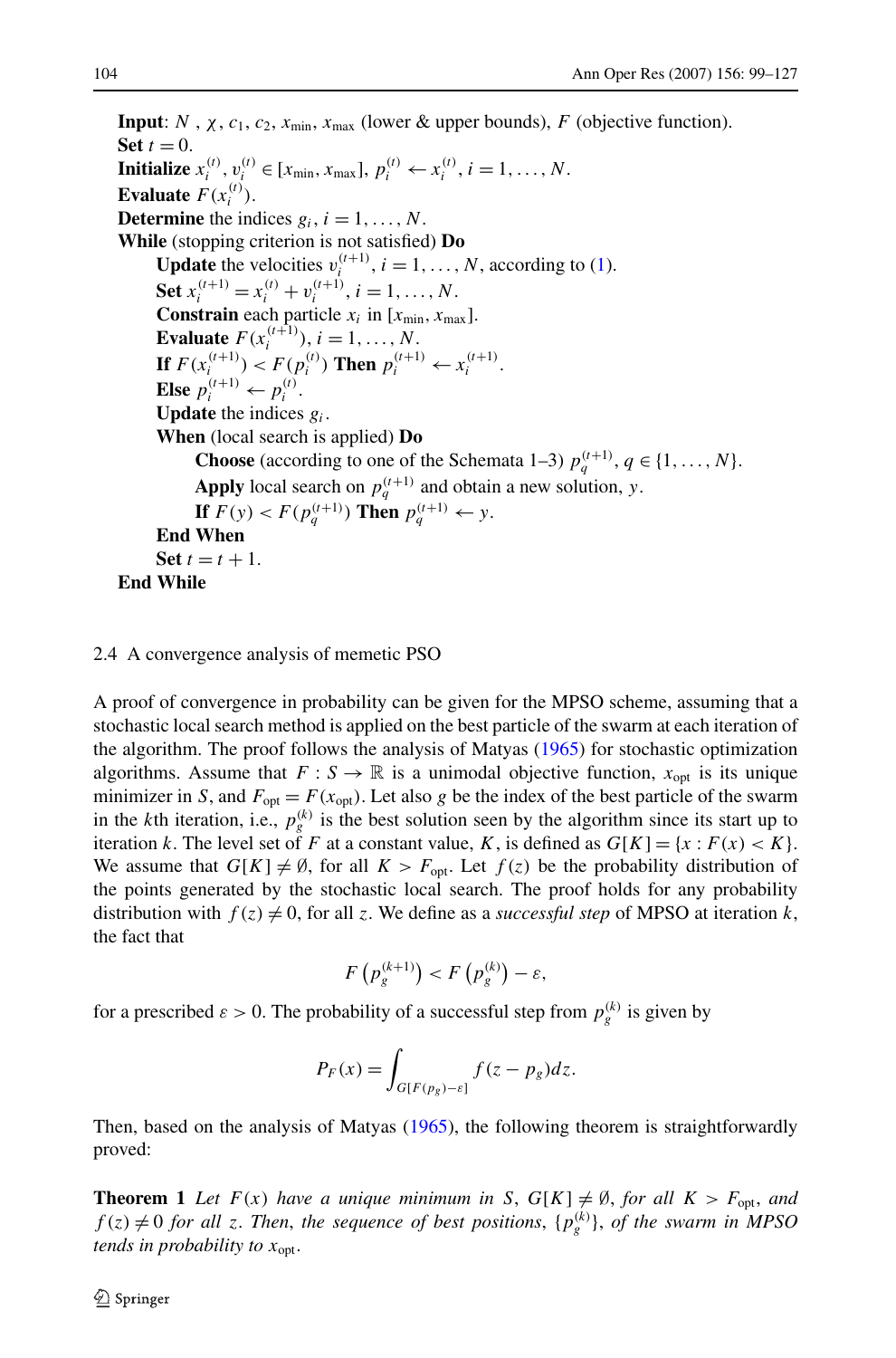*Proof* Let  $\delta(x) = \{z: \rho(z, x) < \delta\}, \delta > 0$ , be the  $\delta$ -neighborhood of a point *x*, where  $\rho(z, x)$ denotes the distance between the points *x*, *z*. We will prove that for any  $\delta > 0$  it holds that

$$
\lim_{k \to \infty} P\left\{ \varrho\left(p_g^{(k)}, x_{\text{opt}}\right) > \delta \right\} = \lim_{k \to \infty} P\left\{ p_g^{(k)} \notin \delta(x_{\text{opt}}) \right\} = 0,
$$

i.e., the probability that the distance  $\rho(p_g^{(k)}, x_{\text{opt}}) > \delta$ , or equivalently that  $p_g^{(k)} \notin \delta(x_{\text{opt}})$ , tends to zero. If we denote by  $F_\delta$  the minimum value of F on the boundary of  $\delta(x_{opt})$ , we shall have  $F_{\delta} > F_{\text{opt}}$ . We can now define  $\varepsilon = \varepsilon(\delta)$  such that  $0 < \varepsilon(\delta) < F_{\delta} - F_{\text{opt}}$ . For all previous best positions,  $p_g \notin \delta(x_{opt})$ , of the particle under consideration, the inequality  $F(p_g) - \varepsilon > F_{\text{opt}}$ , is valid. Furthermore, from the assumptions of the theorem,  $G[F(p_g) - \varepsilon]$  is a non-empty region. Since  $f(z) > 0$  for all *z*, there will exist an  $\alpha > 0$ , such that  $P_F(p_g) \ge \alpha$ , i.e., the probability of a successful step from  $p_g$  is positive (although in some cases it may become very small).

Let  $F(p_g^{(1)})$  be the function value of the best position,  $p_g^{(1)}$ , in the first iteration of the algorithm. We denote,

$$
\tau = \frac{(F(p_g^{(1)}) - F_\delta)}{\varepsilon},
$$

and  $m = |\tau|$ , i.e., *m* is the largest integer less than  $\tau$ . From the design of the PSO and MPSO algorithm, if even  $m + 1$  steps turn out to be successful, then all the subsequent points of the sequence  $\{p_g^{(k)}\}$  lie in  $\delta(x_{opt})$ . Consequently, the probability  $P\{p_g^{(k)} \notin \delta(x_{opt})\}$  is less than or equal to the probability that the number of successful steps does not exceed *m*, i.e.,

$$
P\left\{p_g^{(k)}\notin\delta(x_{\text{opt}})\right\}\leq P\left\{\sum_{i=1}^k y^{(i)}\leq m\right\},\
$$

where,  $y^{(i)} = 1$ , if there was a successful step in iteration *i*, and  $y^{(i)} = 0$ , otherwise. The latter probability increases with a decrease in the probability of successful steps, and since  $P_F(p_g) \ge \alpha$ , it obeys the well-known Newton's theorem (on the binomial probability distribution),

$$
P\left\{\sum_{i=1}^k y^{(i)} \leq m\right\} \leq \sum_{i=0}^m {k \choose i} \alpha^i (1-\alpha)^{k-i},
$$

where *k* is the number of steps (iterations) taken. Further, when  $k > 2m$  and  $\alpha < 0.5$ ,

$$
\sum_{i=0}^{m} {k \choose i} \alpha^{i} (1 - \alpha)^{k-i} < (m+1) {k \choose m} (1 - \alpha)^{k}
$$
\n
$$
= \frac{m+1}{m!} k(k-1)(k-2) \cdots (k-m+1)(1 - \alpha)^{k}
$$
\n
$$
< \frac{m+1}{m!} k^{m} (1 - \alpha)^{k}.
$$

Consequently,  $P\{\varrho(p_g^{(k)}, x_{\text{opt}}) > \delta\} < \frac{m+1}{m!}k^m(1-\alpha)^k$ . Thus, for  $\alpha > 0$ , it is clear that

$$
\lim_{k \to \infty} k^m (1 - \alpha)^k = 0,
$$

and the theorem is proved.

$$
\Box
$$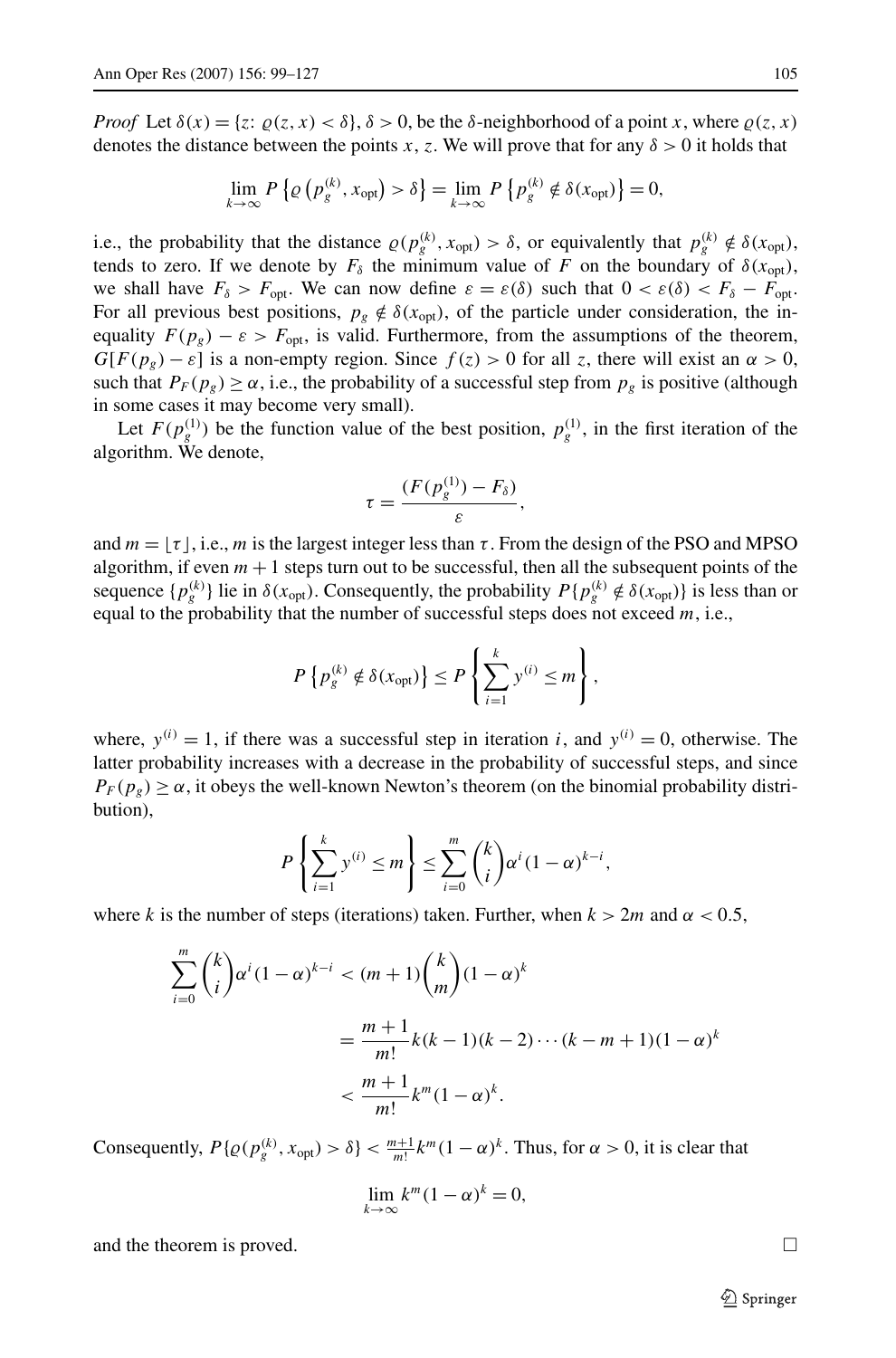<span id="page-7-0"></span>We must note that alternative local search schemes may require modifications in the proof in order to remain valid.

## **3 Experimental analysis**

This is our first attempt to experimentally show that there always exists an MPSO scheme that outperforms the standard PSO method. To achieve this, we have considered a large number of benchmark problems from various categories and we have experimentally configured the parameters used by the proposed approach. In particular, MPSO was tested on 29 well-known and widely used unconstrained, constrained, minimax and integer optimization benchmark problems. For all test problems, the PSO parameters were set to their default values,  $\chi = 0.729$ ,  $c_1 = c_2 = 2.05$  (Clerc and Kennedy [2002\)](#page-26-0). The remaining parameters, such as the number of iterations and the step length of the local search method used, were problem dependent and, thus, individually specified for each test problem. For the local search component of MPSO, the Random Walk with Direction Exploitation, which is described in the following, was employed. The derived scheme is denoted as RWMPSO.

3.1 Random walk with direction exploitation

*Random Walk with Direction Exploitation* (RWDE) is an iterative, stochastic optimization method that generates a sequence of approximations of the optimizer by assuming a random vector as a search direction. RWDE can be applied in discontinuous and non-differentiable functions, and it has been proved effective in cases where other methods fail due to difficulties posed by the form of the objective function, e.g., sharply varying functions and shallow regions (Rao [1992\)](#page-28-0).

Let  $x^{(t)}$  be the approximation of the minimizer at the *t*th iteration. Then, the new value (approximation),  $x^{(t+1)}$ , at the  $(t+1)$ <sup>th</sup> iteration, is computed through the equation,

$$
x^{(t+1)} = x^{(t)} + \lambda z^{(t)},
$$

where  $\lambda$  is a prescribed scalar step-length, and  $z^{(t)}$  is a unit-length random vector. The workings of RWDE are summarized in the following steps:

Step 1. Initialize the iteration number,  $t = 0$ . Start with an initial point,  $x^{(1)}$ , and a scalar step length,  $\lambda = \lambda_{\text{init}}$ . Compute the function value,  $F^{(1)} = F(x^{(1)})$ , where *F* is the objective function.

Step 2. Set  $t = t + 1$  and check whether t is greater than a threshold,  $t_{\text{max}}$ , and if so terminate; otherwise generate a unit-length random vector,  $z^{(t)}$ , and continue.

Step 3. Compute the value of the objective function,

$$
F'=F\left(x^{(t)}+\lambda z^{(t)}\right).
$$

Step 4. Compare the values *F'* and  $F^{(t)}$ . If  $F' < F^{(t)}$ , then set  $x^{(t+1)} = x^{(t)} + \lambda z^{(t)}$ ; set  $t = t + 1$ ,  $\lambda = \lambda_{init}$ ,  $F^{(t)} = F'$ , and check whether *t* is greater than  $t_{max}$  and if so terminate; otherwise go to Step 3. If  $F' > F^{(t)}$ , set  $x^{(t+1)} = x^{(t)}$ , reduce the scalar step length  $\lambda = \lambda/2$ , and repeat Steps 2–4. If  $F' = F^{(t)}$ , set  $x^{(t+1)} = x^{(t)}$  and repeat Steps 2–4.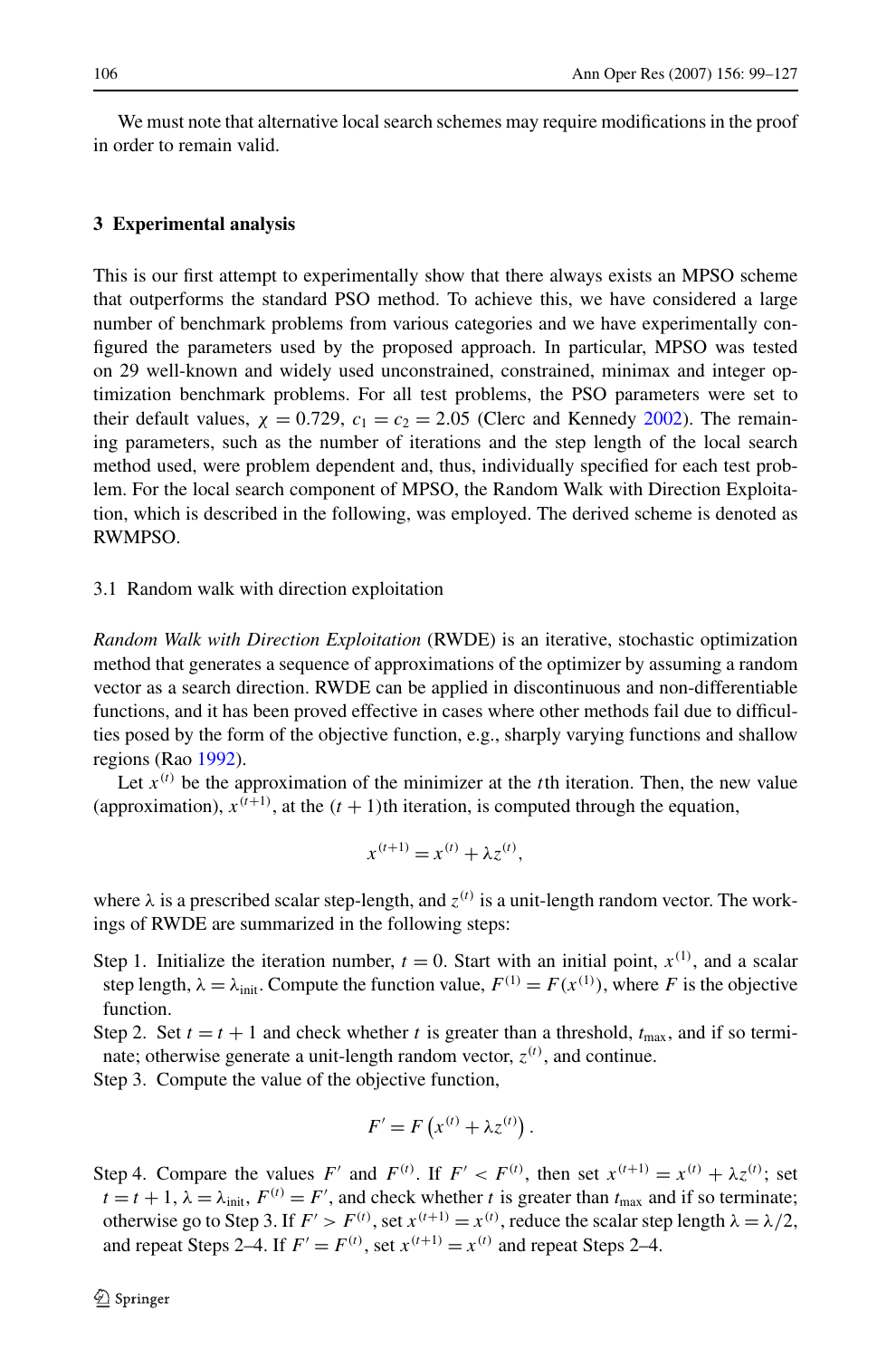<span id="page-8-0"></span>Instead of RWDE, we could use different, more sophisticated stochastic local searches (Hoos and Stützle [2004\)](#page-27-0). The reason for choosing RWDE was to show that our approach can be efficient and effective without a thorough investigation of the efficiency of the stochastic local search used. Additionally, the selection of RWDE as the local search component of MPSO was based on its simplicity and its relative efficiency. RWDE does not make any continuity or differentiability assumptions on the objective function, thus, it is consistent with the PSO framework that requires function values solely. Therefore, it was preferred over gradient-based local search algorithms. Moreover, it is easily implemented and it can be modified with minor effort to suit different problems.

3.2 Unconstrained optimization problems

The benchmark problems that were used are:

**Test Problem 1** (Trelea [2003\)](#page-28-0) (Sphere). This problem is defined by

$$
F_1(x) = \sum_{i=1}^{n} x_i^2,
$$
\n(4)

where *n* is the dimension of the problem. The global minimizer is  $x^* = (0, \ldots, 0)^\top$  with  $F_1(x^*) = 0.$ 

**Test Problem 2** (Trelea [2003\)](#page-28-0) (Generalized Rosenbrock). This problem is defined by

$$
F_2(x) = \sum_{i=1}^{n-1} \left( 100\left(x_{i+1} - x_i^2\right)^2 + (x_i - 1)^2 \right),\tag{5}
$$

where *n* is the dimension of the problem. The global minimizer is  $x^* = (1, \ldots, 1)^\top$  with  $F_2(x^*) = 0.$ 

**Test Problem 3** (Trelea [2003\)](#page-28-0) (Rastrigin). This problem is defined by

$$
F_3(x) = 10n + \sum_{i=1}^{n} (x_i^2 - 10\cos(2\pi x_i)),
$$
 (6)

where *n* is the dimension of the problem. The global minimizer is  $x^* = (0, \ldots, 0)^\top$  with  $F_3(x^*) = 0.$ 

**Test Problem 4** (Trelea [2003\)](#page-28-0) (Griewank). This problem is defined by

$$
F_4(x) = \sum_{i=1}^{n} \frac{x_i^2}{4000} - \prod_{i=1}^{n} \cos\left(\frac{x_i}{\sqrt{i}}\right) + 1,\tag{7}
$$

where *n* is the dimension of the problem. The global minimizer is  $x^* = (0, \ldots, 0)^\top$  with  $F_4(x^*) = 0.$ 

 $\mathcal{D}$  Springer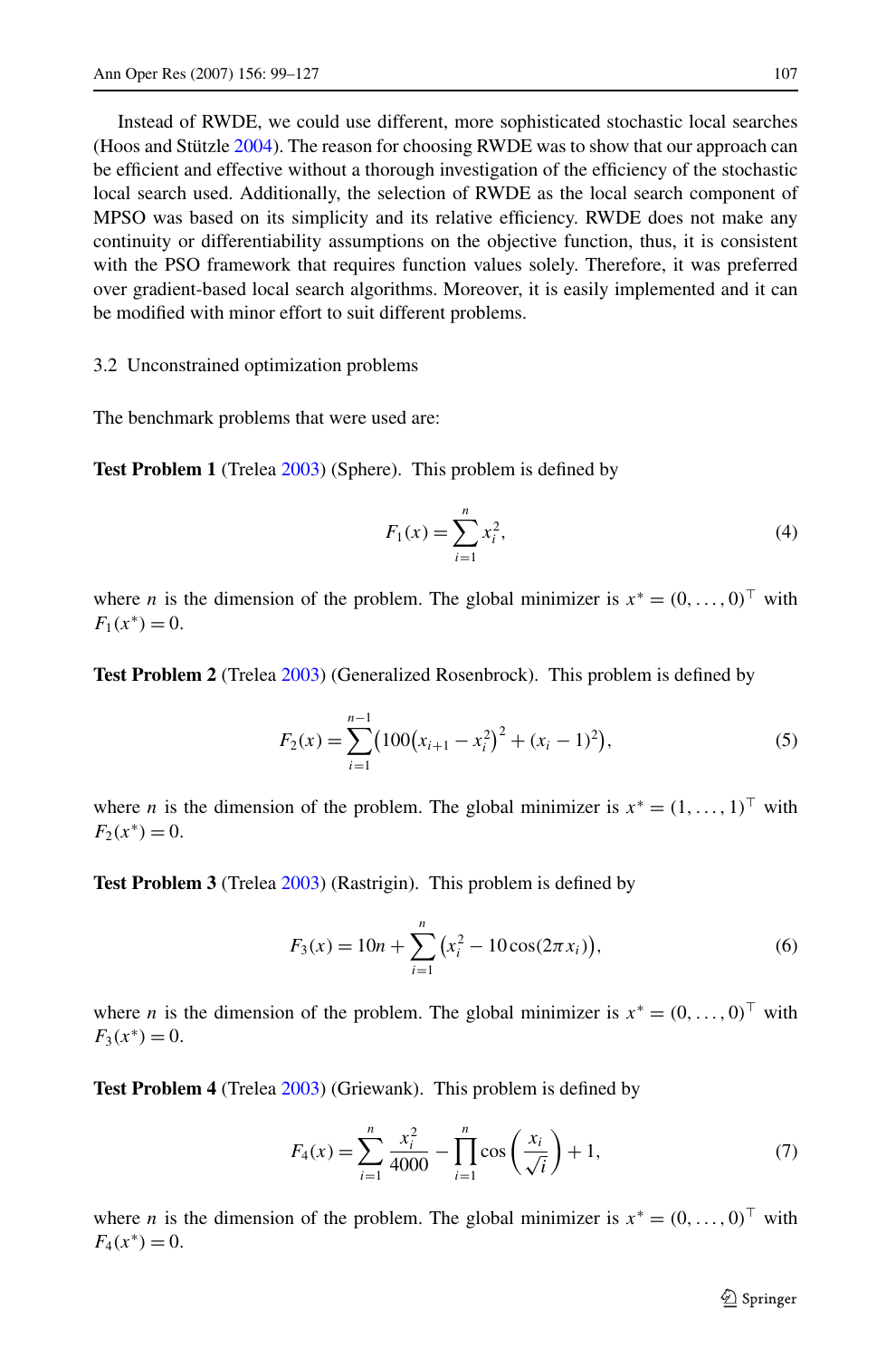<span id="page-9-0"></span>**Test Problem 5** (Trelea [2003\)](#page-28-0) (Schaffer's f6). This problem is defined by

$$
F_5(x) = 0.5 - \frac{\left(\sin(\sqrt{x_1^2 + x_2^2})\right)^2 - 0.5}{(1 + 0.001(x_1^2 + x_2^2))^2}.
$$
 (8)

The global minimizer is  $x^* = (0, 0)^\top$  with  $F_5(x^*) = 0$ .

Test Problem 6 (Storn and Price [1997](#page-28-0)) (Ackley). This problem is defined by

$$
F_6(x) = -20 \exp\left(-0.02\sqrt{\frac{\sum_{j=1}^n x_j^2}{n}}\right) - \exp\left(\frac{\sum_{j=1}^n \cos(2\pi x_j)}{n}\right) + 20 + \exp(1),\tag{9}
$$

where *n* is the dimension of the problem. The global minimizer is  $x^* = (0, \ldots, 0)^\top$  with  $F_6(x^*) = 0.$ 

**Test Problem 7** (Storn and Price [1997](#page-28-0)) (Corana). This problem is defined by

$$
F_7(x) = \sum_{j=1}^4 \begin{cases} 0.15(z_j - 0.05\text{sign}(z_j))^2 d_j, & \text{if } |x_j - z_j| < 0.05, \\ d_j x_j^2, & \text{otherwise,} \end{cases}
$$
(10)

where  $x_j$  ∈ [−1000, 1000],  $(d_1, d_2, d_3, d_4)$  = (1, 1000, 10, 100), and

$$
z_j = \left\lfloor \left| \frac{x_j}{0.2} \right| + 0.49999 \right\rfloor \text{sign}(x_j) 0.2.
$$

All points with  $|x_j^*| < 0.05$ ,  $j = 1, 2, 3, 4$ , are global minimizers with  $F_7(x^*) = 0$ .

**Test Problem 8** (Lee and Yao [2004\)](#page-27-0). This problem is defined by

$$
F_8(x) = 0.1 \left\{ \sin^2(3\pi x_1) + \sum_{i=1}^{n-1} (x_i - 1)^2 \left[ 1 + \sin^2(3\pi x_{i+1}) \right] + (x_n - 1)^2 \left[ 1 + \sin^2(2\pi x_n) \right] \right\} + \sum_{i=1}^n u(x_i, 5, 100, 4),
$$
\n(11)

where *n* is the dimension of the problem and

$$
u(z, a, k, m) = \begin{cases} k(z - a)^m, & z > a, \\ 0, & -a \le z \le a, \\ k(-z - a)^m, & z < -a. \end{cases}
$$
 (12)

The global minimizer is  $x^* = (1, \ldots, 1)^\top$  with  $F_8(x^*) = 0$ .

**Test Problem 9** (Lee and Yao [2004\)](#page-27-0). This problem is defined by

$$
F_9(x) = \frac{\pi}{n} \left\{ 10 \sin^2(\pi x_1) + \sum_{i=1}^{n-1} (x_i - 1)^2 \left[ 1 + 10 \sin^2(\pi x_{i+1}) \right] + (x_n - 1)^2 \right\} + \sum_{i=1}^n u(x_i, 10, 100, 4),
$$
\n(13)

 $\mathcal{D}$  Springer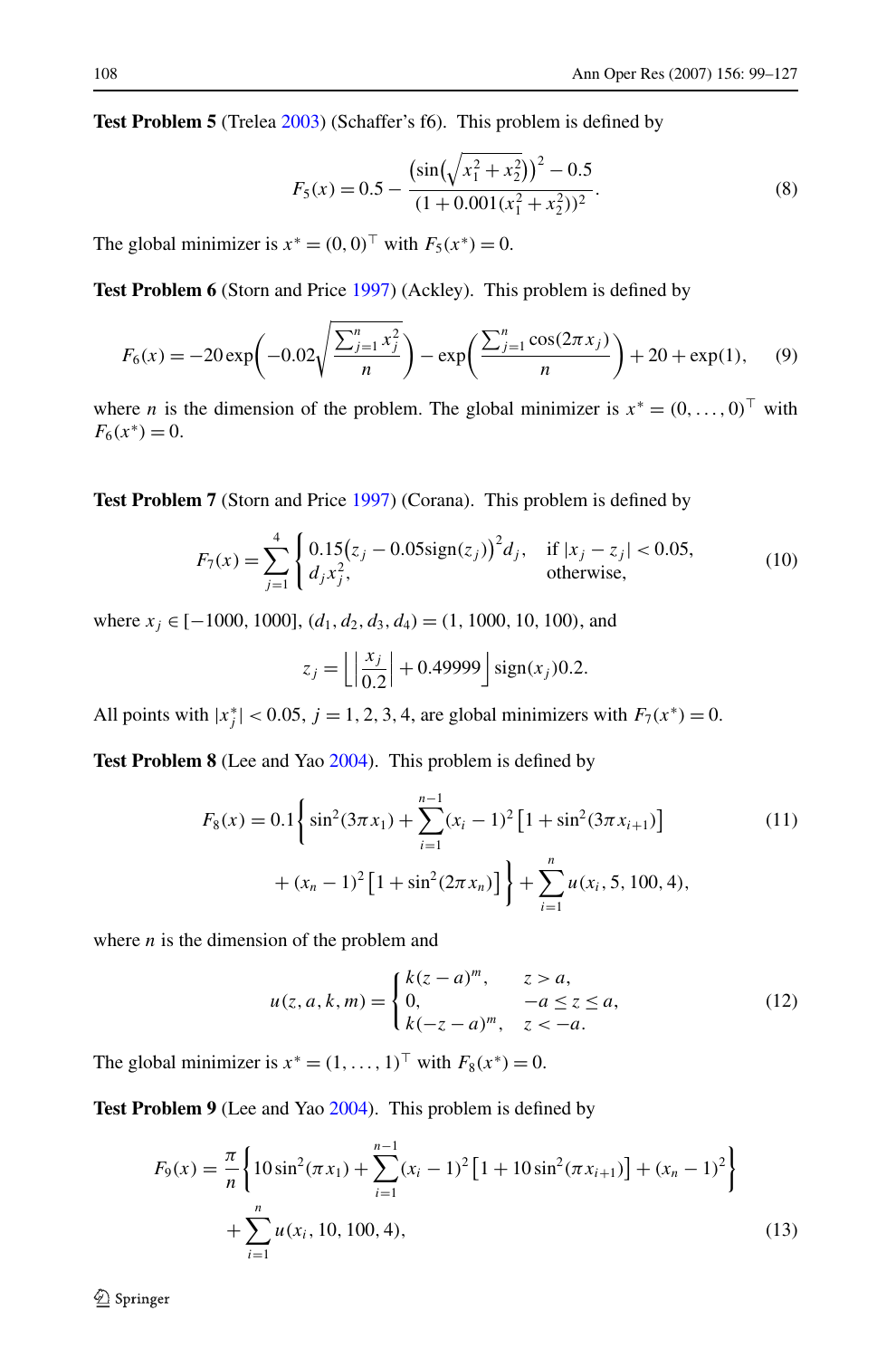<span id="page-10-0"></span>**Table 1** Parameters for the unconstrained optimization problems

| Problem         | Dimension                   | Range                | Error Goal      |
|-----------------|-----------------------------|----------------------|-----------------|
| TP <sub>1</sub> | 30                          | $(-100, 100)^{30}$   | $10^{-2}$       |
| TP <sub>2</sub> | 30                          | $(-30, 30)^{30}$     | $10^{2}$        |
| TP <sub>3</sub> | 30                          | $(-5.12, 5.12)^{30}$ | 10 <sup>2</sup> |
| TP4             | 30                          | $(-600, 600)^{30}$   | $10^{-1}$       |
| TP <sub>5</sub> | $\mathcal{D}_{\mathcal{L}}$ | $(-100, 100)^2$      | $10^{-5}$       |
| TP <sub>6</sub> | 30                          | $(-32, 32)^{30}$     | $10^{-3}$       |
| TP7             | 4                           | $(-1000, 1000)^4$    | $10^{-6}$       |
| TP <sub>8</sub> | 30                          | $(-50, 50)^{30}$     | $10^{-6}$       |
| TP <sub>9</sub> | 30                          | $(-50, 50)^{30}$     | $10^{-2}$       |
|                 |                             |                      |                 |

|          | <b>Table 2</b> Parameter setting of |
|----------|-------------------------------------|
|          | RWMPSOg for the unconstrained       |
| problems |                                     |

| Problem         | SS | Iter | Step    | <b>Best</b>              | Prob                     | Freq         |
|-----------------|----|------|---------|--------------------------|--------------------------|--------------|
| TP1             | 15 | 5    | $1.0\,$ | yes                      |                          | $\mathbf{1}$ |
|                 | 30 | 5    | 1.0     | yes                      |                          | $\mathbf{1}$ |
|                 | 60 | 5    | $1.0\,$ | yes                      |                          | $\,1$        |
| TP <sub>2</sub> | 15 | 10   | $1.0\,$ | yes                      |                          | $\,1\,$      |
|                 | 30 | 5    | 1.0     | yes                      |                          | $\mathbf{1}$ |
|                 | 60 | 5    | $1.0\,$ | yes                      | $\overline{\phantom{0}}$ | $\mathbf{1}$ |
| TP3             | 15 | 5    | $1.0\,$ | $\overline{\phantom{0}}$ | 0.2                      | $\,1$        |
|                 | 30 | 5    | 1.0     |                          | 0.2                      | $\mathbf{1}$ |
|                 | 60 | 5    | 1.0     | -                        | $0.1\,$                  | $\mathbf{1}$ |
| TP4             | 15 | 5    | 4.0     | yes                      | $\overline{\phantom{0}}$ | $\mathbf{1}$ |
|                 | 30 | 5    | 4.0     | yes                      | $\overline{\phantom{0}}$ | $\mathbf{1}$ |
|                 | 60 | 5    | 4.0     | yes                      |                          | $\mathbf{1}$ |
| TP5             | 15 | 8    | 1.0     | -                        | 0.3                      | $\mathbf{1}$ |
|                 | 30 | 8    | $1.0\,$ | $\overline{\phantom{0}}$ | 0.2                      | $\mathbf{1}$ |
|                 | 60 | 8    | 1.0     | -                        | $0.1\,$                  | $\mathbf{1}$ |
| TP <sub>6</sub> | 15 | 5    | 1.0     |                          | 0.5                      | $\mathbf{1}$ |
|                 | 30 | 5    | 1.0     | -                        | 0.5                      | $\,1$        |
|                 | 60 | 5    | 1.0     | $\overline{\phantom{0}}$ | 0.4                      | $\mathbf{1}$ |
| TP7             | 15 | 5    | 1.0     | yes                      |                          | 20           |
|                 | 30 | 5    | $1.0\,$ | yes                      |                          | 20           |
|                 | 60 | 5    | $1.0\,$ | yes                      |                          | $20\,$       |
| TP8             | 15 | 5    | $1.0\,$ | -                        | 0.8                      | $\,1$        |
|                 | 30 | 5    | 1.0     |                          | 0.5                      | $\mathbf{1}$ |
|                 | 60 | 5    | $1.0\,$ |                          | 0.3                      | $\mathbf{1}$ |
| TP9             | 15 | 5    | 1.0     |                          | 0.6                      | $\,1$        |
|                 | 30 | 5    | $1.0\,$ |                          | 0.5                      | $\mathbf{1}$ |
|                 | 60 | 5    | $1.0\,$ |                          | 0.3                      | $\mathbf{1}$ |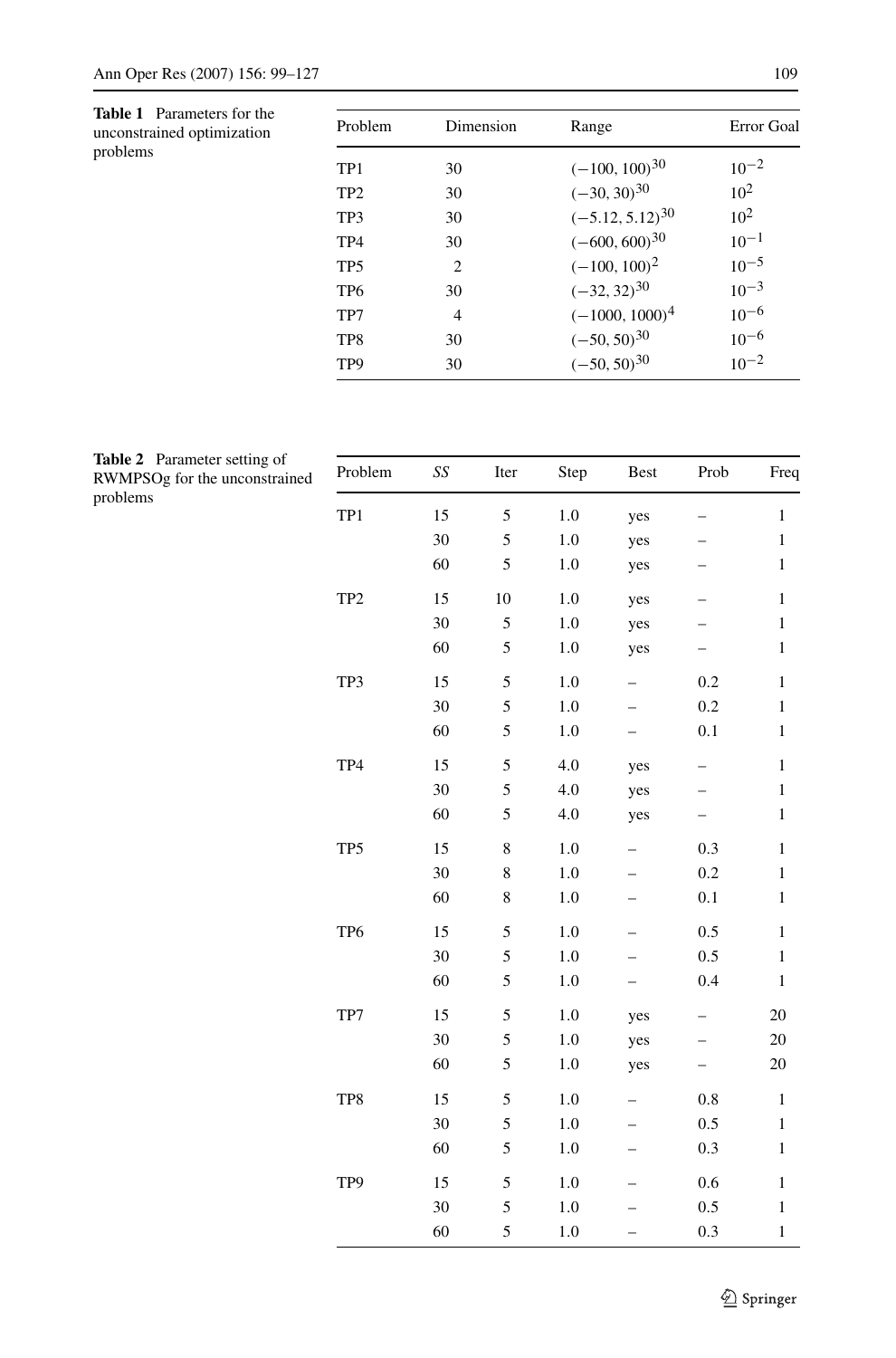where *n* is the dimension of the problem and  $u$  is defined by  $(12)$ . The global minimizer is  $x^* = (1, \ldots, 1)^\top$  with  $F_9(x^*) = 0$ .

The dimension of each test problem, the range in which the particles were constrained, as well as the error goal are reported in Table [1](#page-10-0) (Lee and Yao [2004;](#page-27-0) Storn and Price [1997;](#page-28-0) Trelea  $2003$ ). The maximum number of iterations for every problem was equal to  $10<sup>4</sup>$ . For all problems, three different swarm sizes (denoted as *SS*) were considered, namely 15, 30, and 60, following the setup of Trelea ([2003\)](#page-28-0). The global and the local PSO variants (denoted as PSOg and PSOl, respectively), were equipped with RWDE, resulting in the global and local RWMPSO variants (denoted as RWMPSOg and RWMPSOl, respectively), and applied on all test problems. For each test problem, 50 independent experiments were conducted. An experiment was considered successful if the desired error goal was achieved within the maximum number of iterations.

The configuration of RWDE was problem dependent. The parameter settings of RWMP-SOg and RWMPSOl for the unconstrained problems are reported in Tables [2](#page-10-0) and [3](#page-12-0), respectively. The first column of the tables denotes the problem, while second column stands for the swarm size. The third and fourth column report the number of iterations and initial step size used by RWDE, respectively. The fifth column has the value "yes" in the cases where RWDE was applied only on the best particle of the swarm. On the other hand, if RWDE was applied on the best position of each particle with a probability, then this probability is reported in column six. Finally, the last column shows the frequency of application of the local search. Thus, the value "1" corresponds to application of the local search at every iteration, while "20" corresponds to application every 20 iterations.

The results of RWMPSOg and RWMPSOl for the unconstrained problems are reported in Tables [4](#page-13-0) and [5,](#page-14-0) respectively, while the corresponding results of the standard PSO are reported in Tables [6](#page-15-0) and [7](#page-16-0), respectively. More specifically, the number of successes (out of 50 experiments), the minimum, mean, maximum, and standard deviation of the required function evaluations (evaluated only on the successful experiments) are reported. In order to take full advantage of its exploration properties, small neighborhood sizes were selected for the local PSO. Thus, for Test Problems [1](#page-8-0)–[6](#page-9-0) and Test Problem [8,](#page-9-0) the neighborhood radius was equal to 1, while, in Test Problems [7](#page-9-0) and 9, a neighborhood radius equal to 2 was used due to its superior performance.

Comparing the global variants, it is clear that RWMPSO improves significantly the performance of PSO. In all problems, the number of successes of RWMPSO is equal or higher than PSO. Even in cases where PSO had no successes (TP6 with swarm size 15) RWMPSO succeeded in 42 out of 50 experiments. Naturally, in some cases, this comes at the cost of some extra function evaluations, although in most cases the required number of function evaluations of RWMPSO is smaller than PSO. The influence of larger swarm sizes in RWMPSO seems to be similar to that in the standard PSO, with larger swarms requiring more function evaluations but having better success rates.

Similar conclusions can be derived also for the local variants of RWMPSO and PSO. The PSOl variant is significantly better with respect to its success rate than its global variant, and this holds also for RWMPSO. RWMPSOl performed in almost all cases better than PSOl, achieving high success rates and requiring (in most cases) significantly smaller number of function evaluations. RWMPSOl had better success rates than RWMPSOg in all test problems, although it was slower. This is also an indication that the neighborhood radius has the same effect on RWMPSO as in the standard PSO.

Interestingly, RWMPSOg outperformed in many cases even PSOl, which is a promising indication that the use of local search in PSOg can enhance significantly its exploration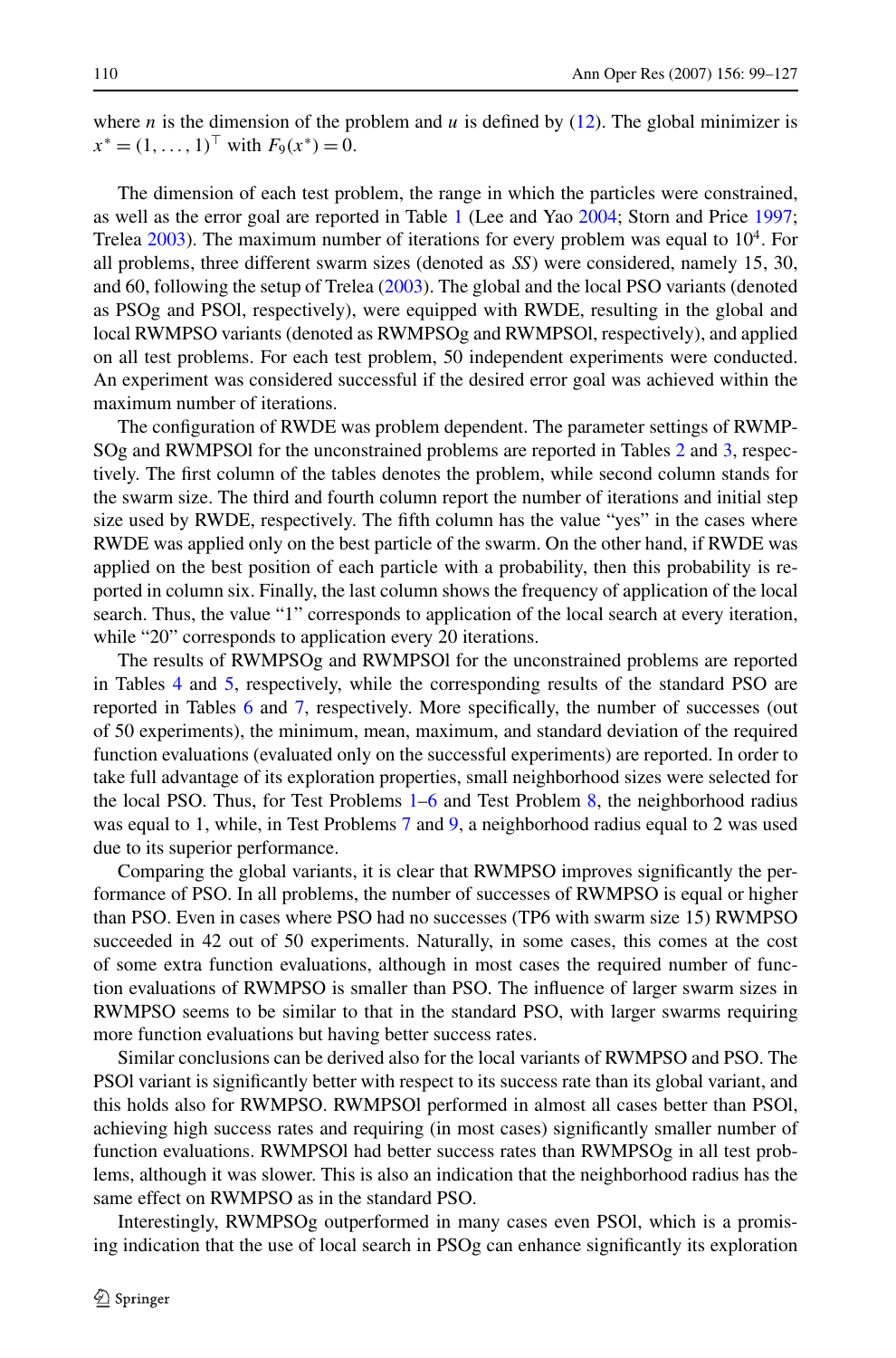<span id="page-12-0"></span>**Table 3** 

| Table 3 Parameter setting of<br>RWMPSOl for the unconstrained | Problem         | $\mathit{SS}$ | Iter          | Step    | <b>Best</b>              | Prob                     | Freq           |
|---------------------------------------------------------------|-----------------|---------------|---------------|---------|--------------------------|--------------------------|----------------|
| problems                                                      | TP1             | 15            | $10\,$        | 1.0     | yes                      | -                        | $\mathbf{1}$   |
|                                                               |                 | 30            | $10\,$        | $1.0\,$ | yes                      | $\qquad \qquad -$        | $\mathbf{1}$   |
|                                                               |                 | 60            | 5             | $1.0\,$ | yes                      | -                        | $\mathbf{1}$   |
|                                                               | TP <sub>2</sub> | 15            | $\,$ 8 $\,$   | 0.5     | yes                      | $\overline{\phantom{0}}$ | 50             |
|                                                               |                 | 30            | 5             | 1.0     | yes                      | -                        | $30\,$         |
|                                                               |                 | 60            | 5             | 1.0     | yes                      | -                        | $\mathbf{1}$   |
|                                                               | TP3             | 15            | 5             | $1.0\,$ | yes                      | -                        | $20\,$         |
|                                                               |                 | 30            | 10            | 1.0     | yes                      | -                        | $20\,$         |
|                                                               |                 | 60            | 5             | $1.0\,$ | yes                      | -                        | $\,1\,$        |
|                                                               | TP4             | 15            | 10            | 8.0     | yes                      | $\overline{\phantom{0}}$ | $\mathbf{1}$   |
|                                                               |                 | 30            | 10            | $8.0\,$ | yes                      | -                        | $\,1\,$        |
|                                                               |                 | 60            | 10            | $8.0\,$ | yes                      | -                        | $\,1\,$        |
|                                                               | TP5             | 15            | $\,$ 8 $\,$   | $1.0\,$ | $\qquad \qquad -$        | 0.3                      | $\sqrt{2}$     |
|                                                               |                 | 30            | $\,8\,$       | 1.0     | $\overline{\phantom{0}}$ | 0.1                      | $\mathbf{1}$   |
|                                                               |                 | 60            | 8             | $1.0\,$ | $\overline{\phantom{0}}$ | 0.1                      | $\sqrt{2}$     |
|                                                               | TP <sub>6</sub> | 15            | 5             | 1.0     | yes                      | $\overline{\phantom{0}}$ | $20\,$         |
|                                                               |                 | 30            | 5             | 1.0     | yes                      | -                        | $20\,$         |
|                                                               |                 | 60            | 5             | 1.0     | yes                      | -                        | $20\,$         |
|                                                               | TP7             | 15            | 5             | $1.0\,$ | yes                      | -                        | $20\,$         |
|                                                               |                 | 30            | 5             | $1.0\,$ | yes                      | $\overline{\phantom{0}}$ | $20\,$         |
|                                                               |                 | 60            | 5             | 1.0     | yes                      | $\overline{\phantom{0}}$ | $20\,$         |
|                                                               | TP8             | 15            | 5             | 1.0     | yes                      | 0.3                      | $\,1\,$        |
|                                                               |                 | 30            | 5             | 1.0     | yes                      | -                        | $\overline{c}$ |
|                                                               |                 | 60            | 5             | 1.0     | yes                      | $\overline{\phantom{0}}$ | $\sqrt{2}$     |
|                                                               | TP <sub>9</sub> | 15            | $\mathfrak z$ | 1.0     | -                        | 0.5                      | $\,1\,$        |
|                                                               |                 | 30            | 5             | 1.0     | $\overline{\phantom{0}}$ | $0.1\,$                  | $\,1\,$        |
|                                                               |                 | 60            | $10\,$        | 1.0     | yes                      | $\overline{\phantom{0}}$ | $\sqrt{2}$     |

capabilities. For some problems, where the superiority of an algorithm over another was not clear, t-tests were performed to verify the statistical significance of the results. The hypothesis testing was conducted using the null hypothesis that the mean number of required function evaluations between the two algorithms is equal, at a statistical significance level of 99%. Thus, in Test Problem [1](#page-8-0), RWMPSOg was compared with PSOl (they both achieved 50 successes), rejecting the null hypothesis, i.e., RWMPSOg was better than PSOl, for swarm size equal to 15. The same holds also for the RWMPSOl against PSOl, and for the RWMP-SOg against RWMPSOl (this seems a natural conclusion if we consider the simplicity and unimodality of Test Problem [1](#page-8-0)). RWMPSOg was proved to be statistically better than PSOl also for Test Problem [7](#page-9-0). Overall, RWMPSO outperformed PSO, improving significantly its performance in most test problems.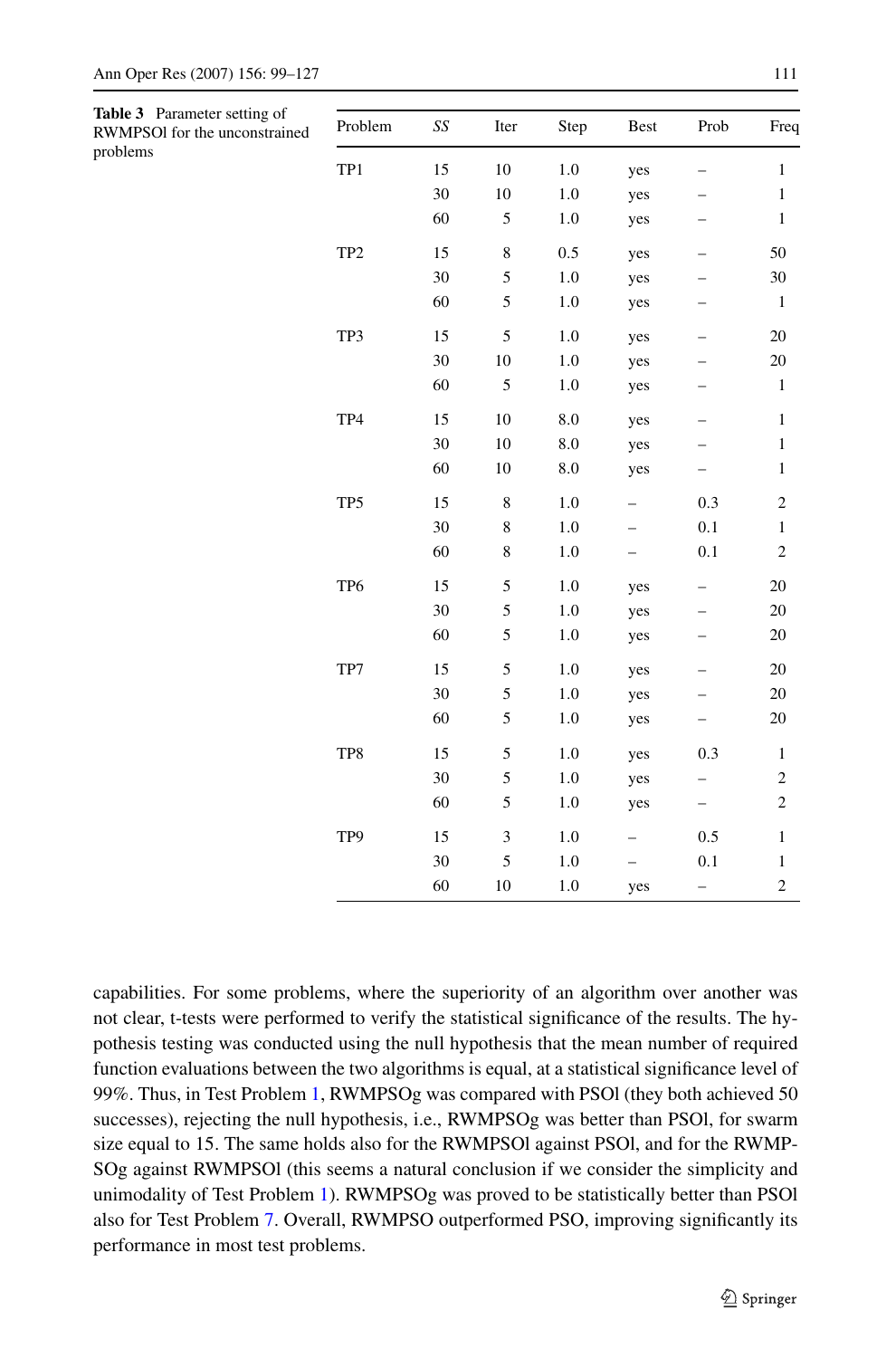| Problem         | SS | Min   | Mean    | Max    | StD     | Suc |
|-----------------|----|-------|---------|--------|---------|-----|
| TP1             | 15 | 5324  | 6009.7  | 6713   | 342.9   | 50  |
|                 | 30 | 7507  | 8615.2  | 9616   | 492.0   | 50  |
|                 | 60 | 11757 | 13604.8 | 15153  | 660.0   | 50  |
| TP <sub>2</sub> | 15 | 3233  | 9275.5  | 62928  | 11272.3 | 50  |
|                 | 30 | 4944  | 10534.2 | 95361  | 13234.9 | 50  |
|                 | 60 | 6915  | 15515.3 | 54052  | 20835.7 | 50  |
| TP3             | 15 | 4042  | 14121.2 | 43767  | 9229.6  | 33  |
|                 | 30 | 6669  | 18234.5 | 50466  | 10670.7 | 46  |
|                 | 60 | 6812  | 19494.8 | 80063  | 15016.4 | 50  |
| TP4             | 15 | 5115  | 5956.5  | 6602   | 344.5   | 50  |
|                 | 30 | 7062  | 7954.6  | 9188   | 446.5   | 50  |
|                 | 60 | 10488 | 12142.2 | 13876  | 786.7   | 50  |
| TP <sub>5</sub> | 15 | 4166  | 17962.7 | 70755  | 17727.2 | 50  |
|                 | 30 | 265   | 12425.4 | 63487  | 9827.5  | 50  |
|                 | 60 | 4826  | 11019.3 | 37069  | 6057.7  | 50  |
| TP <sub>6</sub> | 15 | 33726 | 42746.1 | 69092  | 7086.1  | 42  |
|                 | 30 | 50051 | 58797.6 | 69792  | 4651.9  | 48  |
|                 | 60 | 69607 | 79473.6 | 95133  | 5080.0  | 50  |
| TP7             | 15 | 1560  | 2094.3  | 3428   | 458.0   | 50  |
|                 | 30 | 2110  | 3412.2  | 6635   | 825.8   | 50  |
|                 | 60 | 4569  | 5781.5  | 8238   | 629.4   | 50  |
| TP8             | 15 | 57145 | 74845.6 | 110259 | 10848.2 | 47  |
|                 | 30 | 63590 | 78764.5 | 93710  | 6701.0  | 49  |
|                 | 60 | 77465 | 89876.7 | 106207 | 7017.4  | 49  |
| TP <sub>9</sub> | 15 | 12882 | 20300.4 | 41456  | 5209.8  | 49  |
|                 | 30 | 22377 | 34710.7 | 50848  | 5818.2  | 50  |
|                 | 60 | 34611 | 54114.9 | 144452 | 19734.5 | 50  |

<span id="page-13-0"></span>**Table 4** Results of RWMPSOg for the unconstrained problems

# 3.3 Constrained optimization problems

The benchmark problems that were used are:

**Test Problem 10** (Himmelblau [1972](#page-27-0)). This problem is defined by

$$
F_{10}(x) = (x_1 - 2)^2 + (x_2 - 1)^2,
$$
\n(14)

subject to

$$
x_1 = 2x_2 - 1,
$$
  $\frac{x_1^2}{4} + x_2^2 - 1 \le 0,$ 

with  $x_i$  ∈ [-100, 100],  $i = 1, 2$ .

 **2** Springer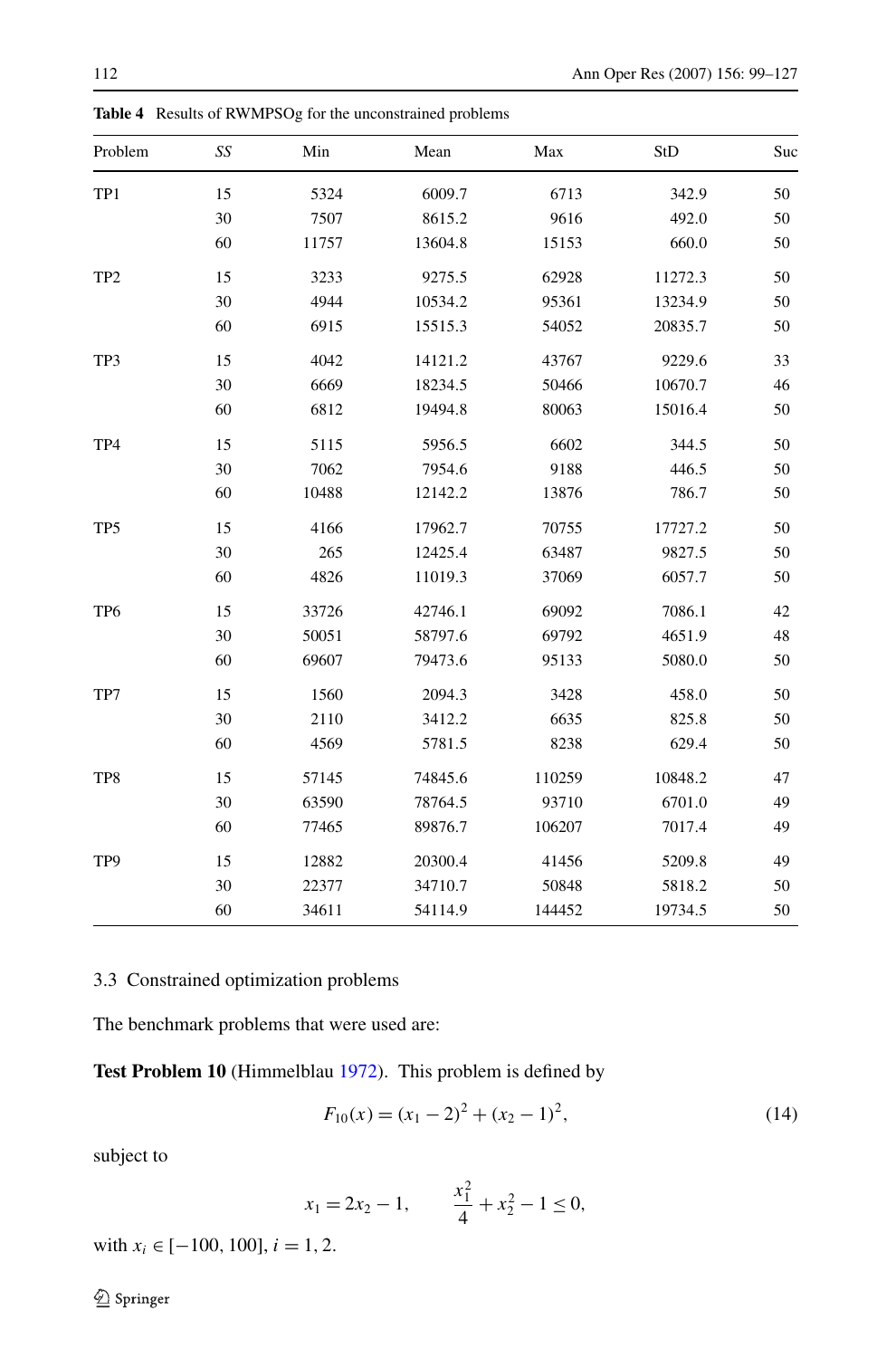<span id="page-14-0"></span>**Table 5** Results of RWMPSOl for the unconstrained problems

| Problem         | SS | Min   | Mean    | Max    | StD     | Suc |
|-----------------|----|-------|---------|--------|---------|-----|
| TP1             | 15 | 6526  | 7318.3  | 8746   | 458.6   | 50  |
|                 | 30 | 10021 | 11129.9 | 12834  | 658.5   | 50  |
|                 | 60 | 16116 | 18208.7 | 20323  | 947.2   | 50  |
| TP <sub>2</sub> | 15 | 3814  | 7679.0  | 24288  | 3846.9  | 50  |
|                 | 30 | 7879  | 12220.5 | 20581  | 2554.3  | 50  |
|                 | 60 | 10458 | 20687.0 | 37905  | 5662.9  | 50  |
| TP3             | 15 | 2213  | 8999.1  | 139085 | 19172.8 | 49  |
|                 | 30 | 4050  | 13815.3 | 155611 | 21787.9 | 50  |
|                 | 60 | 4622  | 16489.6 | 75139  | 12050.7 | 50  |
| TP4             | 15 | 5370  | 6588.2  | 7698   | 465.4   | 50  |
|                 | 30 | 8379  | 9881.4  | 11880  | 726.2   | 50  |
|                 | 60 | 14520 | 16858.4 | 21845  | 1417.6  | 50  |
| TP <sub>5</sub> | 15 | 2628  | 21386.1 | 86842  | 21344.6 | 50  |
|                 | 30 | 174   | 18300.2 | 113044 | 17947.4 | 50  |
|                 | 60 | 271   | 18080.2 | 56900  | 12403.9 | 50  |
| TP <sub>6</sub> | 15 | 9844  | 12978.2 | 27297  | 2487.5  | 50  |
|                 | 30 | 19879 | 24600.1 | 30381  | 2378.5  | 50  |
|                 | 60 | 36395 | 48110.9 | 59773  | 5710.3  | 50  |
| TP7             | 15 | 1922  | 2685.8  | 3290   | 314.6   | 50  |
|                 | 30 | 3738  | 4710.6  | 5759   | 562.9   | 50  |
|                 | 60 | 7230  | 8765.1  | 10001  | 739.1   | 50  |
| TP8             | 15 | 27995 | 38248.6 | 60191  | 6308.8  | 49  |
|                 | 30 | 32514 | 38916.5 | 44470  | 2958.3  | 50  |
|                 | 60 | 62821 | 74476.9 | 83195  | 5460.9  | 50  |
| TP9             | 15 | 12116 | 17579.2 | 28755  | 3315.0  | 50  |
|                 | 30 | 11422 | 19030.9 | 56181  | 8005.8  | 50  |
|                 | 60 | 8951  | 20441.7 | 74149  | 13287.7 | 50  |

Test Problem 11 (Floudas and Pardalos [1987\)](#page-26-0). This problem is defined by

$$
F_{11}(x) = (x_1 - 10)^3 + (x_2 - 20)^3,
$$
\n(15)

subject to

$$
100 - (x_1 - 5)^2 - (x_2 - 5)^2 \le 0,
$$
  
\n
$$
(x_1 - 6)^2 + (x_2 - 5)^2 - 82.81 \le 0,
$$
  
\n
$$
13 \le x_1 \le 100, \quad 0 \le x_2 \le 100.
$$

 $\underline{\textcircled{\tiny 2}}$  Springer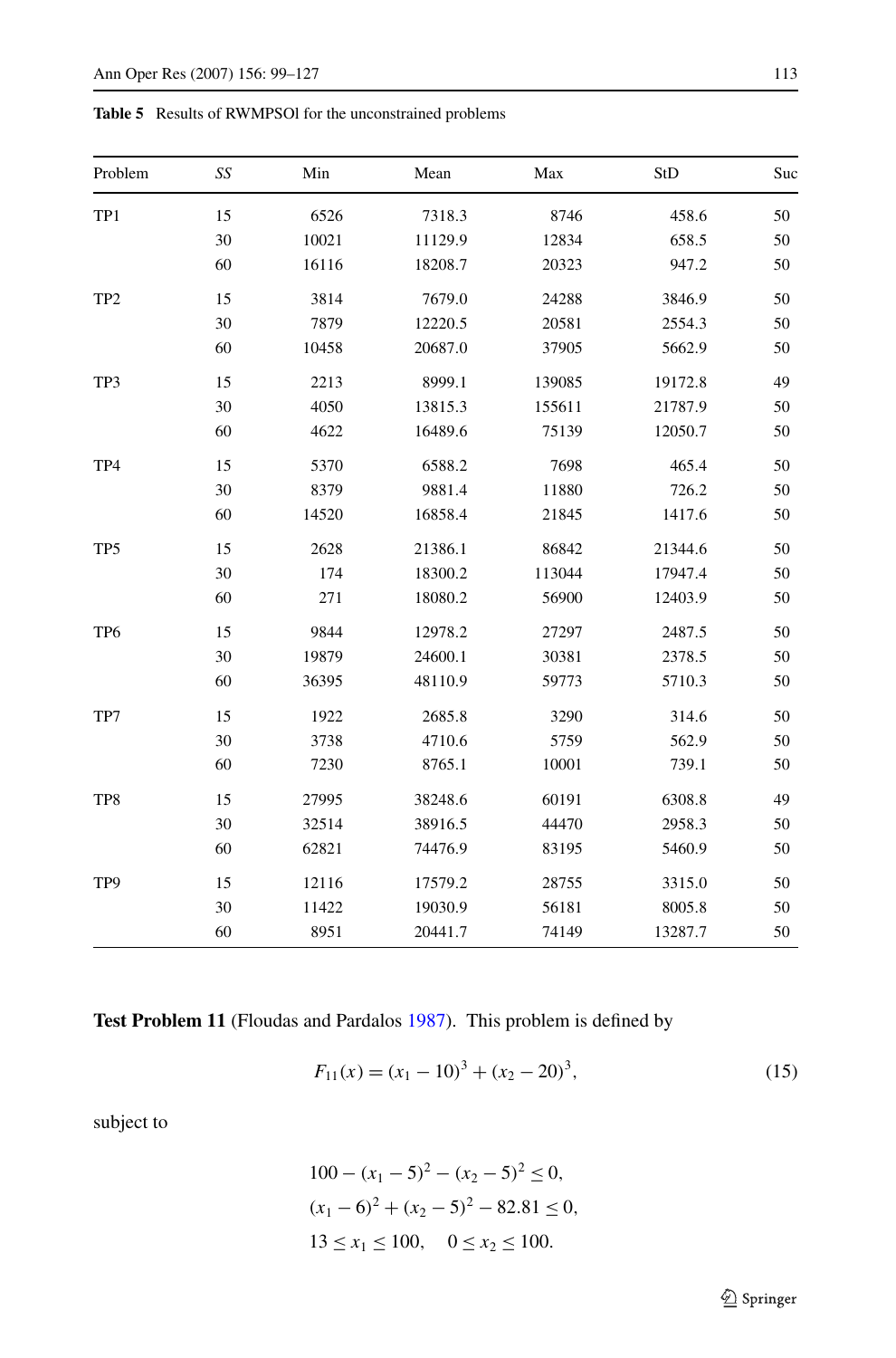| Problem         | SS | Min   | Mean    | Max    | StD     | Suc              |
|-----------------|----|-------|---------|--------|---------|------------------|
| TP1             | 15 | 6585  | 10824.8 | 24060  | 3408.4  | 43               |
|                 | 30 | 9060  | 11242.3 | 17850  | 1508.1  | 47               |
|                 | 60 | 14280 | 16360.0 | 19140  | 933.3   | 48               |
| TP <sub>2</sub> | 15 | 4830  | 14898.3 | 84735  | 15417.8 | 36               |
|                 | 30 | 6450  | 12469.7 | 35100  | 5877.1  | 29               |
|                 | 60 | 8880  | 26420.0 | 156900 | 27337.6 | 39               |
|                 | 15 | 2370  | 3282.3  | 6105   | 1109.8  | 11               |
| TP3             | 30 | 3270  | 5097.3  | 8250   | 1276.8  | 22               |
|                 | 60 | 5340  | 10042.5 | 22860  | 3103.7  | 40               |
| TP4             | 15 | 6030  | 8785.9  | 18885  | 2567.2  | 29               |
|                 | 30 | 8280  | 9718.1  | 11910  | 914.8   | 47               |
|                 | 60 | 12240 | 14891.0 | 18360  | 1176.4  | 49               |
| TP <sub>5</sub> | 15 | 1230  | 7727.4  | 59250  | 11973.9 | 31               |
|                 | 30 | 2100  | 18210.0 | 271350 | 44027.4 | 37               |
|                 | 60 | 3120  | 11877.3 | 66600  | 12168.4 | 44               |
| TP <sub>6</sub> | 15 |       |         |        |         | $\boldsymbol{0}$ |
|                 | 30 | 15090 | 16395.0 | 17700  | 1305.0  | $\sqrt{2}$       |
|                 | 60 | 21840 | 25116.0 | 30300  | 2171.2  | 20               |
| TP7             | 15 | 1365  | 1896.7  | 2685   | 244.8   | 47               |
|                 | 30 | 2370  | 3272.4  | 4350   | 336.7   | 49               |
|                 | 60 | 4620  | 5616.0  | 6720   | 401.1   | 50               |
| TP8             | 15 | 17325 | 29893.8 | 41955  | 7954.4  | 13               |
|                 | 30 | 19110 | 24277.9 | 35370  | 4173.8  | 19               |
|                 | 60 | 26100 | 30172.7 | 33840  | 1770.7  | 33               |
| TP <sub>9</sub> | 15 | 2070  | 8546.0  | 48555  | 10426.9 | 30               |
|                 | 30 | 4740  | 17416.6 | 179490 | 29615.7 | 38               |
|                 | 60 | 6300  | 39581.1 | 427680 | 91879.1 | 38               |

<span id="page-15-0"></span>**Table 6** Results of PSOg for the unconstrained problems

Test Problem 12 (Hock and Schittkowski [1981\)](#page-27-0). This problem is defined by

$$
F_{12}(x) = (x_1 - 10)^2 + 5(x_2 - 12)^2 + x_3^4 + 3(x_4 - 11)^2
$$
  
+ 10x\_5^6 + 7x\_6^2 + x\_7^4 - 4x\_6x\_7 - 10x\_6 - 8x\_7, (16)

subject to

$$
-127 + 2x_1^2 + 3x_2^4 + x_3 + 4x_4^2 + 5x_5 \le 0,
$$
  
\n
$$
-282 + 7x_1 + 3x_2 + 10x_3^2 + x_4 - x_5 \le 0,
$$
  
\n
$$
-196 + 23x_1 + x_2^2 + 6x_6^2 - 8x_7 \le 0,
$$
  
\n
$$
4x_1^2 + x_2^2 - 3x_1x_2 + 2x_3^2 + 5x_6 - 11x_7 \le 0,
$$
  
\n
$$
-10 \le x_i \le 10, \quad i = 1, ..., 7.
$$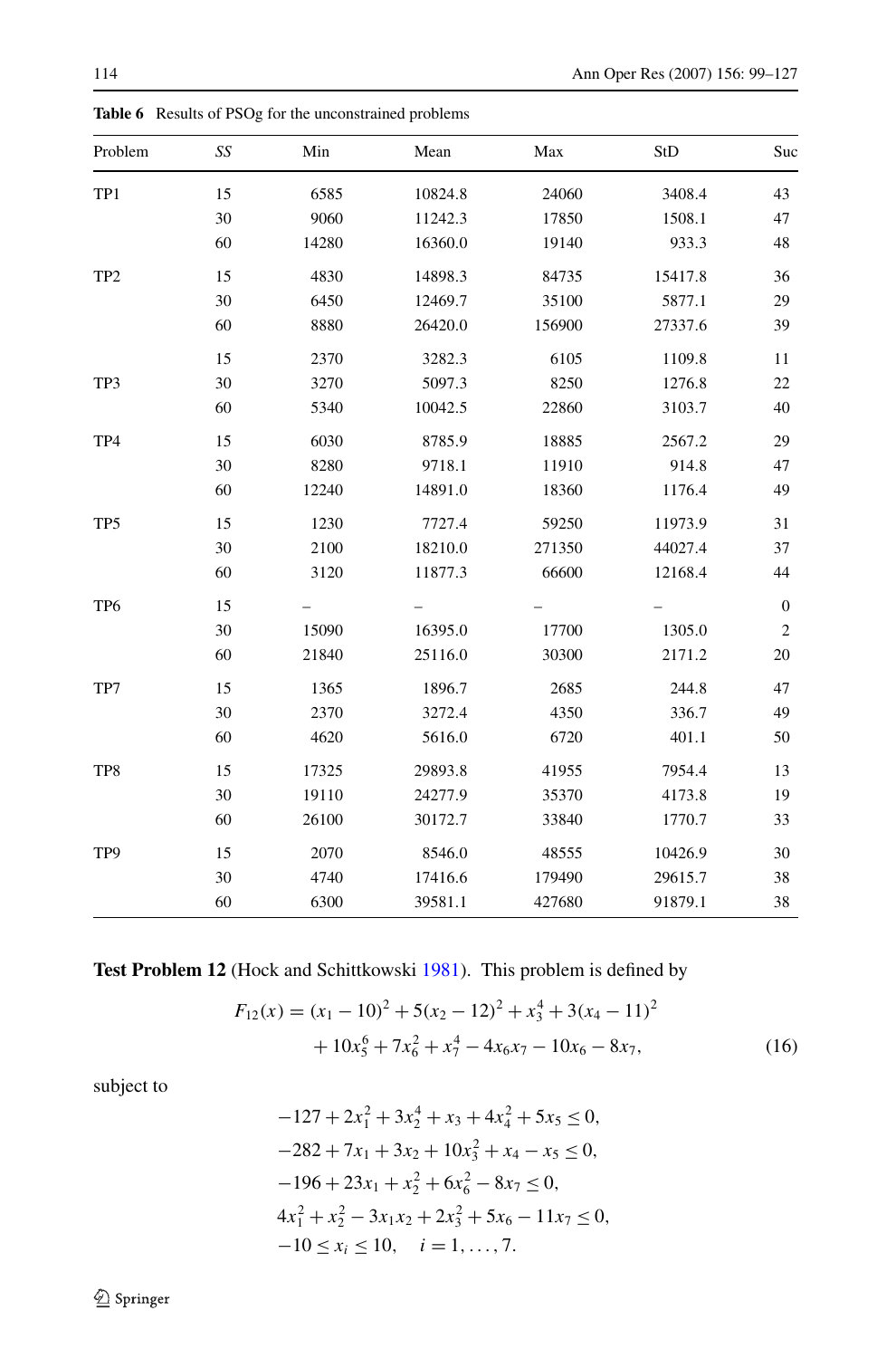<span id="page-16-0"></span>**Table 7** Results of PSOl for the unconstrained problems

| Problem         | SS | Min   | Mean    | Max    | StD     | Suc |
|-----------------|----|-------|---------|--------|---------|-----|
| TP1             | 15 | 6195  | 8467.5  | 10335  | 907.7   | 50  |
|                 | 30 | 13200 | 16716.0 | 20250  | 1573.7  | 50  |
|                 | 60 | 24780 | 34054.8 | 40920  | 3769.3  | 50  |
| TP <sub>2</sub> | 15 | 3795  | 8004.9  | 38940  | 6441.3  | 50  |
|                 | 30 | 7440  | 14337.6 | 38100  | 6673.5  | 50  |
|                 | 60 | 14040 | 26443.2 | 76740  | 10755.0 | 50  |
| TP3             | 15 | 2820  | 10759.0 | 81195  | 12830.5 | 45  |
|                 | 30 | 3720  | 16848.0 | 141600 | 22935.6 | 50  |
|                 | 60 | 10020 | 24465.6 | 58560  | 9765.0  | 50  |
| TP4             | 15 | 6105  | 8006.4  | 10890  | 1042.3  | 50  |
|                 | 30 | 11850 | 16132.8 | 20940  | 2203.4  | 50  |
|                 | 60 | 23520 | 31506.0 | 39600  | 3796.8  | 50  |
| TP <sub>5</sub> | 15 | 45    | 27170.0 | 117975 | 28745.1 | 45  |
|                 | 30 | 90    | 28363.2 | 201450 | 38115.6 | 50  |
|                 | 60 | 180   | 27240.0 | 135960 | 27689.4 | 50  |
| TP <sub>6</sub> | 15 | 9420  | 12733.5 | 39990  | 4123.7  | 50  |
|                 | 30 | 17670 | 24231.6 | 45810  | 3791.3  | 50  |
|                 | 60 | 39120 | 47902.8 | 60420  | 4924.5  | 50  |
| TP7             | 15 | 2175  | 2686.2  | 3540   | 312.1   | 50  |
|                 | 30 | 3180  | 4657.8  | 5550   | 520.9   | 50  |
|                 | 60 | 7020  | 8769.6  | 10800  | 714.3   | 50  |
| TP8             | 15 | 15840 | 19353.8 | 27060  | 2027.4  | 43  |
|                 | 30 | 30300 | 36608.6 | 42300  | 2478.8  | 49  |
|                 | 60 | 64080 | 74986.8 | 120360 | 7833.0  | 50  |
| TP <sub>9</sub> | 15 | 4080  | 14011.7 | 58575  | 13167.1 | 45  |
|                 | 30 | 9570  | 21287.1 | 97830  | 19328.5 | 49  |
|                 | 60 | 17280 | 25918.8 | 59520  | 6634.4  | 50  |

Test Problem 13 (Hock and Schittkowski [1981\)](#page-27-0). This problem is defined by

$$
F_{13}(x) = 5.3578547x_3^2 + 0.8356891x_1x_5 + 37.293239x_1 - 40792.141, \tag{17}
$$

subject to

$$
0 \le 85.334407 + 0.0056858T_1 + T_2x_1x_4 - 0.0022053x_3x_5 \le 92,
$$
  
\n
$$
90 \le 80.51249 + 0.0071317x_2x_5 + 0.0029955x_1x_2 + 0.0021813x_3^2 \le 110,
$$
  
\n
$$
20 \le 9.300961 + 0.0047026x_3x_5 + 0.0012547x_1x_3 + 0.0019085x_3x_4 \le 25,
$$
  
\n
$$
78 \le x_1 \le 102, \qquad 33 \le x_2 \le 45, \qquad 27 \le x_i \le 45, \qquad i = 3, 4, 5,
$$

where  $T_1 = x_2x_5$  and  $T_2 = 0.0006262$ .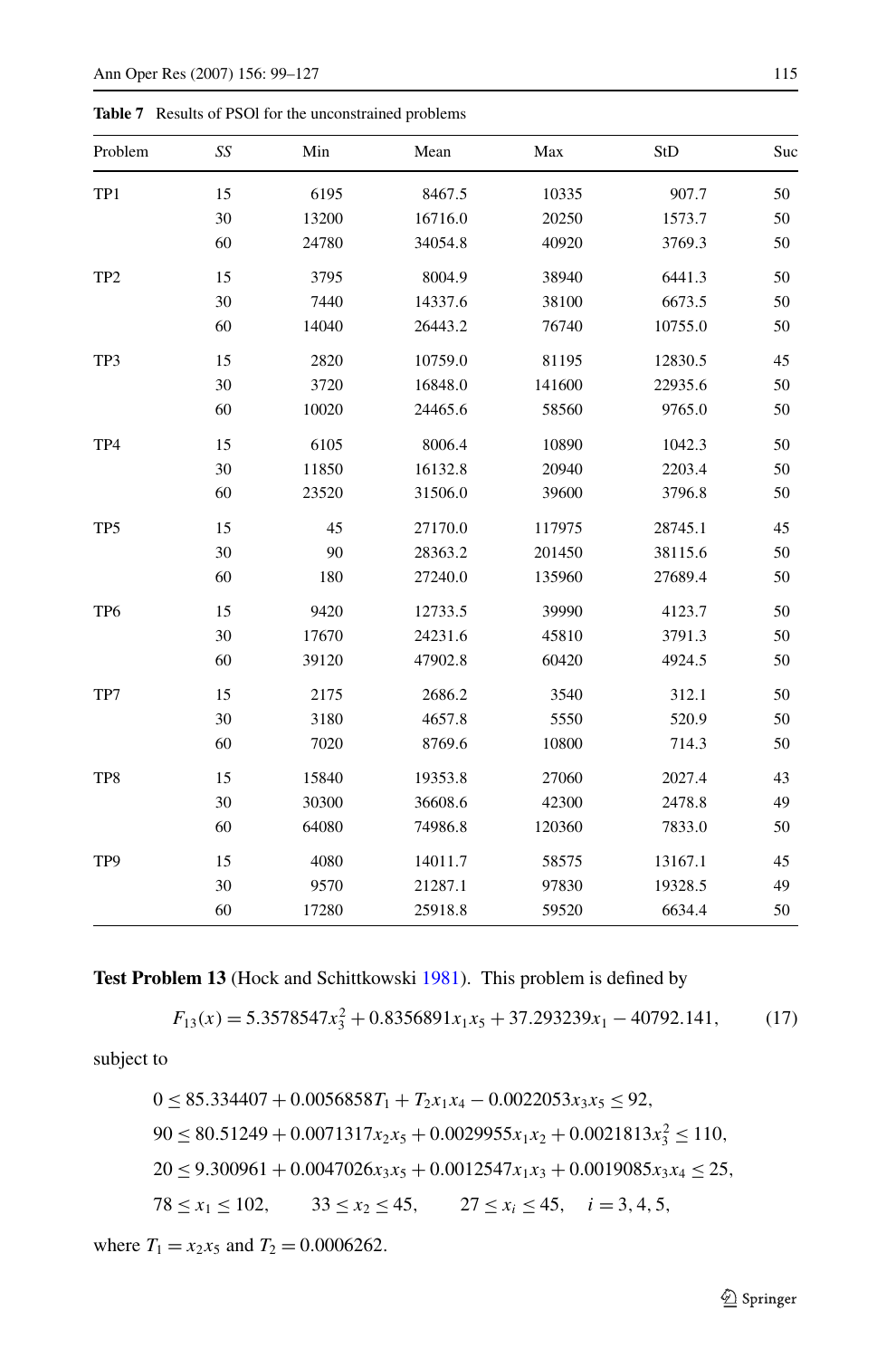**Test Problem 14** (Hock and Schittkowski [1981\)](#page-27-0). This problem is defined exactly as Test Problem [13,](#page-16-0) but with

$$
T_1 = x_2 x_3, \qquad T_2 = 0.00026.
$$

**Test Problem 15** (Michalewicz [1996](#page-27-0)). This problem is defined by

$$
F_{15}(x) = -10.5x_1 - 7.5x_2 - 3.5x_3 - 2.5x_4 - 1.5x_5 - 10x_6 - 0.5\sum_{i=1}^{5} x_i^2,
$$
 (18)

subject to

$$
6x_1 + 3x_2 + 3x_3 + 2x_4 + x_5 - 6.5 \le 0,
$$
  
\n
$$
10x_1 + 10x_3 + x_6 \le 20,
$$
  
\n
$$
0 \le x_i \le 1, \quad i = 1, ..., 5, \quad 0 \le x_6 \le 50.
$$

For these test problems, the non-stationary penalty function employed in (Parsopoulos and Vrahatis [2002b](#page-27-0)) was adopted. More specifically, the penalty function is defined as (Yang et al. [1997\)](#page-28-0),

$$
f(x) = F(x) + h(t)H(x),\tag{19}
$$

where  $F(x)$  is the original objective function of the constrained problem;  $h(t)$  is a dynamically modified penalty value, where  $t$  is the algorithm's current iteration number; and  $H(x)$ is a penalty factor defined as

$$
H(x) = \sum_{i=1}^{m} \theta(q_i(x)) q_i(x)^{\gamma(q_i(x))},
$$
\n(20)

where  $q_i(x) = \max\{0, g_i(x)\}\$ ,  $i = 1, \ldots, m$ , and  $g_i(x)$  are the problem's constraints (assuming they are in the form  $g_i(x) \leq 0$ ). The function  $q_i(x)$  is a relative violated function of the constraints;  $\theta(q_i(x))$  is a multi-stage assignment function (Homaifar et al. [1994\)](#page-27-0); and  $\gamma(q_i(x))$  is the power of the penalty function.

The functions  $h(\cdot)$ ,  $\theta(\cdot)$  and  $\gamma(\cdot)$ , are problem dependent. We used the same values that are reported in (Yang et al. [1997](#page-28-0)), i.e., the relative violated function of the constraints was,

$$
\gamma(q_i(x)) = \begin{cases} 1, & \text{if } q_i(x) < 1, \\ 2, & \text{otherwise,} \end{cases}
$$

the assignment function was

$$
\theta(q_i(x)) = \begin{cases} 10, & \text{if } q_i(x) < 0.001, \\ 20, & \text{if } 0.001 \le q_i(x) < 0.1, \\ 100, & \text{if } 0.1 \le q_i(x) < 1, \\ 300, & \text{otherwise,} \end{cases}
$$

and

$$
h(t) = \begin{cases} \sqrt{t}, & \text{for Test Problem 10,} \\ t\sqrt{t}, & \text{otherwise.} \end{cases}
$$

 $\mathcal{D}$  Springer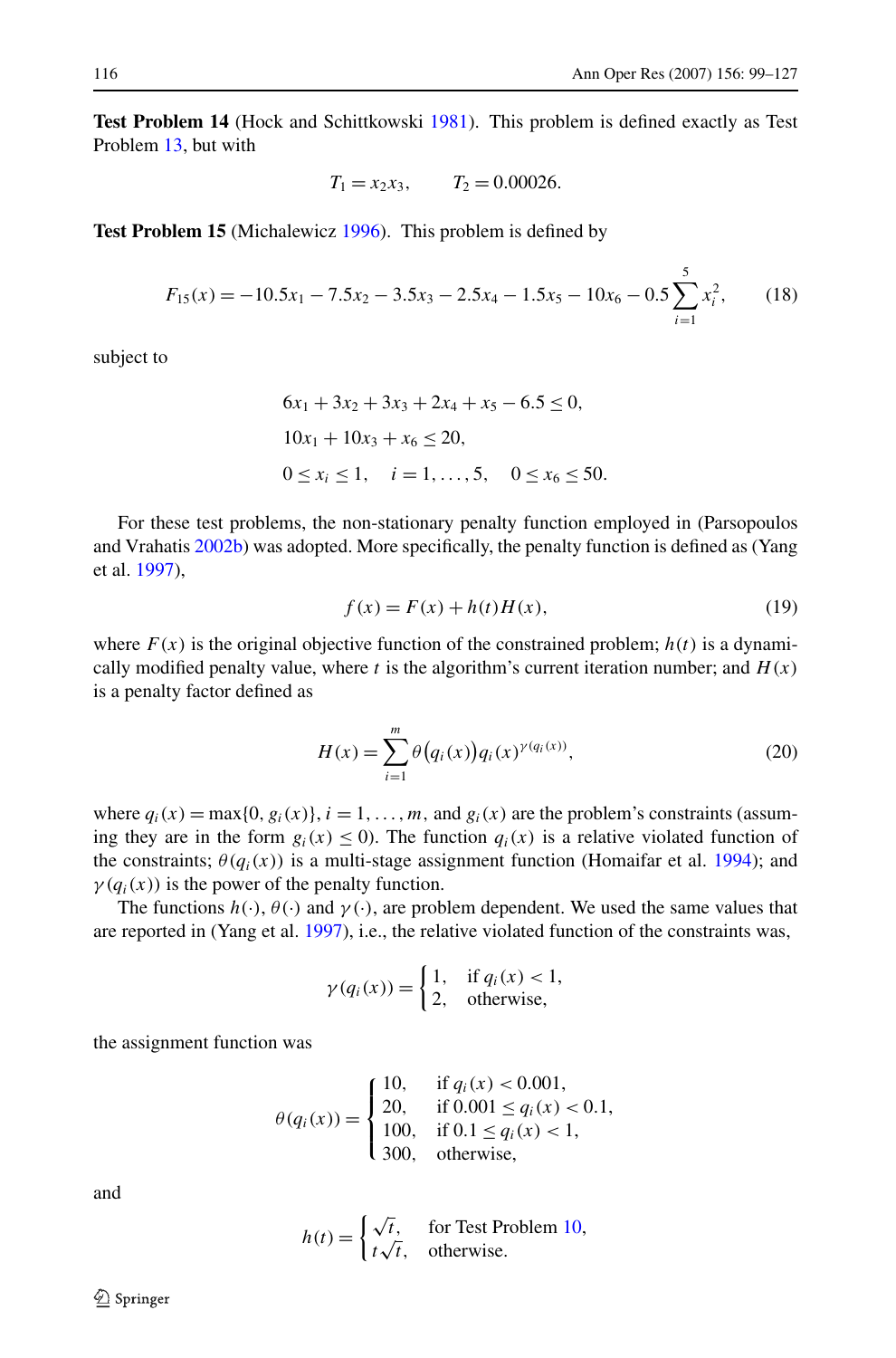| <b>Table 8</b> Parameter setting for<br>the constrained optimization | Problem     | Algorithm      | Iter           | Step               |
|----------------------------------------------------------------------|-------------|----------------|----------------|--------------------|
| problems                                                             | <b>TP10</b> | <b>RWMPSOg</b> | 5              | $2\times10^{0}$    |
|                                                                      |             | <b>RWMPSO1</b> | 5              | $2 \times 10^{0}$  |
|                                                                      | TP11        | RWMPSOg        | 5              | $10^{-4}$          |
|                                                                      |             | <b>RWMPSO1</b> | 5              | $10^{-3}$          |
|                                                                      | <b>TP12</b> | RWMPSOg        | 10             | $10^{-1}$          |
|                                                                      |             | <b>RWMPSO1</b> | 10             | $10^{-1}$          |
|                                                                      | <b>TP13</b> | RWMPSOg        | 8              | $2 \times 10^{-5}$ |
|                                                                      |             | <b>RWMPSO1</b> | $\overline{4}$ | $10^{-8}$          |
|                                                                      | <b>TP14</b> | RWMPSOg        | 5              | $10^{-8}$          |
|                                                                      |             | <b>RWMPSO1</b> | 5              | $10^{-8}$          |
|                                                                      | <b>TP15</b> | RWMPSOg        | $\overline{4}$ | $5 \times 10^{-5}$ |
|                                                                      |             | <b>RWMPSO1</b> | 8              | $2 \times 10^{-5}$ |

A constraint of the form  $g_i(x) \leq 0$ , was assumed to be violated only if  $g_i(x) > 10^{-5}$ . In all test problems, a swarm of size 100 was used. For each test problem, each algorithm was executed until it reached  $10<sup>5</sup>$  function evaluations. Then, the best feasible detected solution was reported. For each test problem, 30 independent experiments were performed. An experiment was considered to be successful only if a feasible solution was detected.

Here, we must point out a difference between PSO's implementation in constrained and unconstrained problems. Penalty functions may assign quite low function values to unfeasible solutions. These solutions can be stored as particles' best positions, thereby attracting the swarm towards them. In order to prevent the swarm from being attracted to unfeasible regions, the indices  $g_i$  of the best particles in PSO were selected after looking at the current positions of the particles, instead of their best positions. This approach was adopted in Parsopoulos and Vrahatis ([2002b](#page-27-0)) with promising results. The alternative approach of accepting only feasible solutions as particles' best positions is not valid unless there is a mechanism that can ensure that each particle will take at least one feasible position during the experiment, otherwise no best position for some or all particles can be determined. Even in the case that such a mechanism exists, the best positions' change rate is usually very slow, thereby leading to search stagnation. Thus, it is not recommended.

In Table 8, the values of the parameters used by RWMPSOg and RWMPSOl, respectively, are given. All results for the constrained problems are reported in Table [9](#page-19-0). More specifically, the number of successes in 30 experiments, the mean and the standard deviation of the function value of the obtained feasible solutions (for the successful experiments only) are reported. For the RWMPSO variants, RWDE was applied at each iteration of the algorithm on the best detected feasible solution, if any, otherwise, each particle of the current swarm was selected for local search with probability 0*.*1.

With the exception of Test Problem [13](#page-16-0), where the performance of all algorithms was equal, in all test problems RWMPSO exhibited a better performance than PSO. More specifically, RWMPSOg had a better success rate than PSOg in Test Problems [10](#page-13-0) and [11,](#page-14-0) while the quality of its solutions was superior in all problems. The same holds for RWMPSOl, which had a better performance than PSOl in all test problems. Moreover, the standard deviations of the RWMPSO variants were always smaller than the corresponding standard deviations of the PSO variants, indicating its robustness.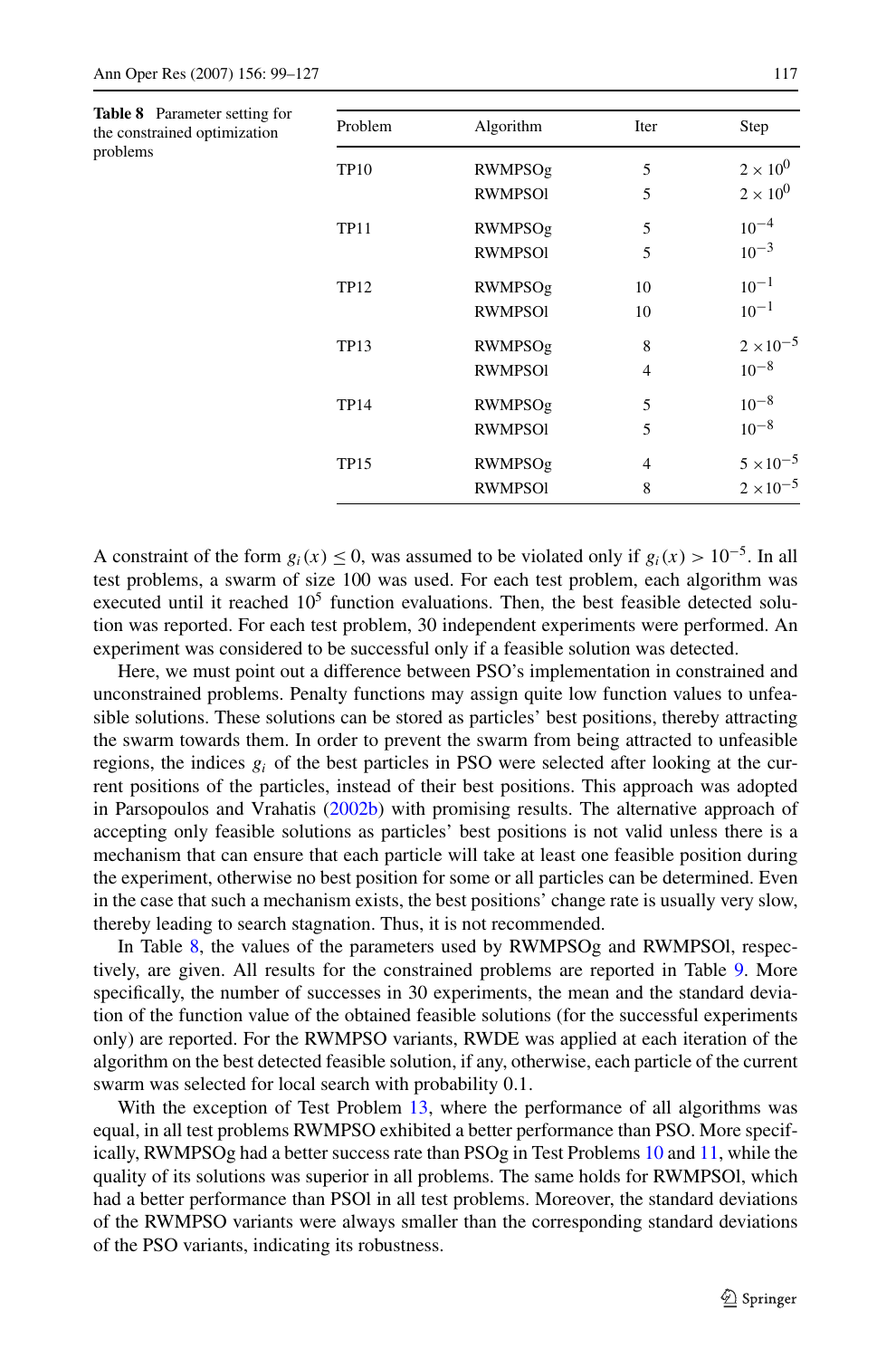| Problem     |      | <b>RWMPSOg</b> | <b>RWMPSOI</b> | PSOg         | <b>PSO1</b>  |
|-------------|------|----------------|----------------|--------------|--------------|
| <b>TP10</b> | Suc  | 30/30          | 30/30          | 24/30        | 22/30        |
|             | Mean | $-6961.283$    | $-6960.717$    | $-6960.668$  | $-6939.627$  |
|             | StD  | 0.380          | 1.798          | 1.043        | 58.789       |
| <b>TP11</b> | Suc  | 25/30          | 30/30          | 24/30        | 30/30        |
|             | Mean | 1.832          | 1.427          | 2.042        | 1.454        |
|             | StD  | 0.474          | 0.061          | 0.865        | 0.078        |
| <b>TP12</b> | Suc  | 30/30          | 30/30          | 30/30        | 30/30        |
|             | Mean | 680.915        | 680.784        | 681.254      | 680.825      |
|             | StD  | 0.178          | 0.062          | 0.245        | 0.077        |
| <b>TP13</b> | Suc  | 30/30          | 30/30          | 30/30        | 30/30        |
|             | Mean | $-30665.550$   | $-30665.550$   | $-30665.550$ | $-30665.550$ |
|             | StD  | 0.000          | 0.000          | 0.000        | 0.000        |
| <b>TP14</b> | Suc  | 30/30          | 30/30          | 30/30        | 30/30        |
|             | Mean | $-31021.173$   | $-31026.435$   | $-31021.140$ | $-31026.440$ |
|             | StD  | 11.506         | 0.000          | 12.617       | 0.000        |
| <b>TP15</b> | Suc  | 30/30          | 30/30          | 30/30        | 30/30        |
|             | Mean | $-212.616$     | $-213.047$     | $-211.833$   | $-212.933$   |
|             | StD  | 1.043          | 0.002          | 1.840        | 0.365        |

<span id="page-19-0"></span>**Table 9** Results for the constrained optimization problems

# 3.4 Minimax problems

The general form of the minimax problem is (Xu [2001\)](#page-28-0):

$$
\min_{x} F(x),\tag{21}
$$

where

$$
F(x) = \max_{i=1,\dots,m} f_i(x),
$$
 (22)

with  $f_i(x)$ :  $S \subset \mathbb{R}^n \to \mathbb{R}$ ,  $i = 1, ..., m$ . Also, nonlinear programming problems of the form:

$$
\min_{x} F(x),
$$
  
 
$$
g_i(x) \ge 0, \quad i = 2, ..., m,
$$

can be transformed and solved as minimax problems,

$$
\min_{x} \max_{1 \le i \le m} f_i(x),\tag{23}
$$

where

$$
f_1(x) = F(x),
$$
  
\n
$$
f_i(x) = F(x) - \alpha_i g_i(x),
$$
  
\n
$$
\alpha_i > 0,
$$
\n(24)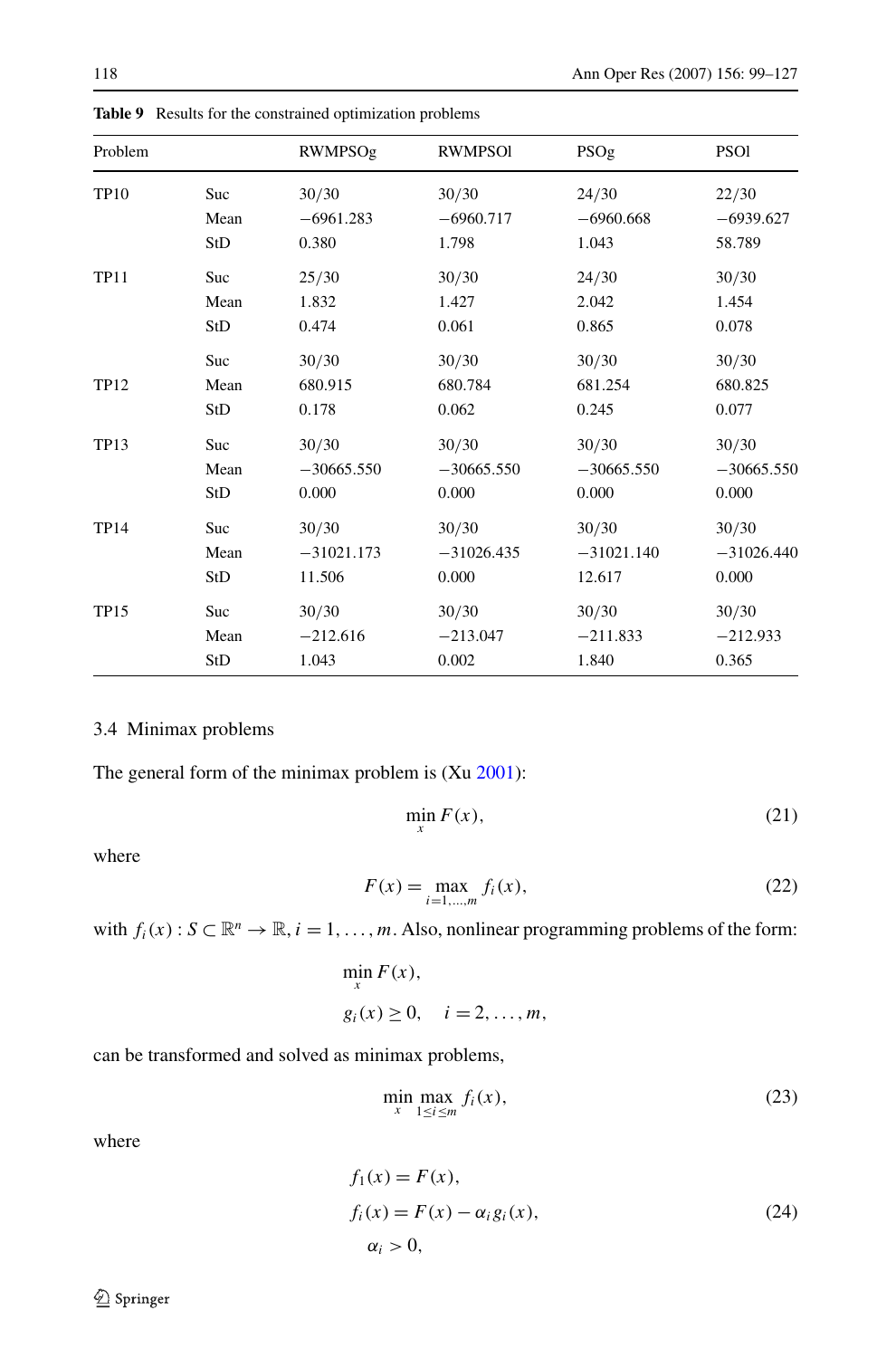for  $2 \le i \le m$ . It can be proved that for large values of  $\alpha_i$ , the optimal points of the two problems coincide (Bandler and Charalambous [1974](#page-26-0)). The benchmark problems that were used in our experiments are:

**Test Problem 16** (Xu [2001](#page-28-0)). This problem is defined by

$$
\min_{x} F_{16}(x),
$$
  
\n
$$
F_{16}(x) = \max\{f_i(x)\}, \quad i = 1, 2, 3,
$$
  
\n
$$
f_1(x) = x_1^2 + x_2^4,
$$
  
\n
$$
f_2(x) = (2 - x_1)^2 + (2 - x_2)^2,
$$
  
\n
$$
f_3(x) = 2 \exp(-x_1 + x_2),
$$
\n(25)

and the desired error goal is  $F_{16}(x^*) = 1.9523$ .

**Test Problem 17** (Xu [2001](#page-28-0)). This is a nonlinear programming problem that can be transformed to a minimax problem according to  $(23)$  and  $(24)$ , and it is defined by

$$
F_{17}(x) = x_1^2 + x_2^2 + 2x_3^2 + x_4^2 - 5x_1 - 5x_2 - 21x_3 + 7x_4,
$$
  
\n
$$
g_2(x) = -x_1^2 - x_2^2 - x_3^3 - x_4^2 - x_1 + x_2 - x_3 + x_4 + 8,
$$
  
\n
$$
g_3(x) = -x_1^2 - 2x_2^2 - x_3^2 - 2x_4^2 + x_1 + x_4 + 10,
$$
  
\n
$$
g_4(x) = -x_1^2 - x_2^2 - x_3^2 - 2x_1 + x_2 + x_4 + 5.
$$
\n(26)

The desired error goal is  $F_{17}(x^*) = -40.10$ .

Test Problem 18 (Xu [2001](#page-28-0)). This is a nonlinear programming problem that can be transformed to a minimax problem according to  $(23)$  and  $(24)$ , and it is defined by

$$
F_{18}(x) = (x_1 - 10)^2 + 5(x_2 - 12)^2 + 3(x_4 - 11)^2 + x_3^4
$$
  
+  $10x_5^6 + 7x_6^2 + x_7^4 - 4x_6x_7 - 10x_6 - 8x_7$ ,  

$$
g_2(x) = -2x_1^2 - 3x_3^4 - x_3 - 4x_4^2 - 5x_5 + 127
$$
,  

$$
g_3(x) = -7x_1 - 3x_2 - 10x_3^2 - x_4 + x_5 + 282
$$
,  

$$
g_4(x) = -23x_1 - x_2^2 - 6x_6^2 + 8x_7 + 196
$$
,  

$$
g_5(x) = -4x_1^2 - x_2^2 + 3x_1x_2 - 2x_3^2 - 5x_6 + 11x_7
$$
.

The desired error goal is  $F_{18}(x^*) = 247$ .

**Test Problem 19** (Schwefel [1995](#page-28-0)). This problem is defined by

$$
\min_{x} F_{19}(x),
$$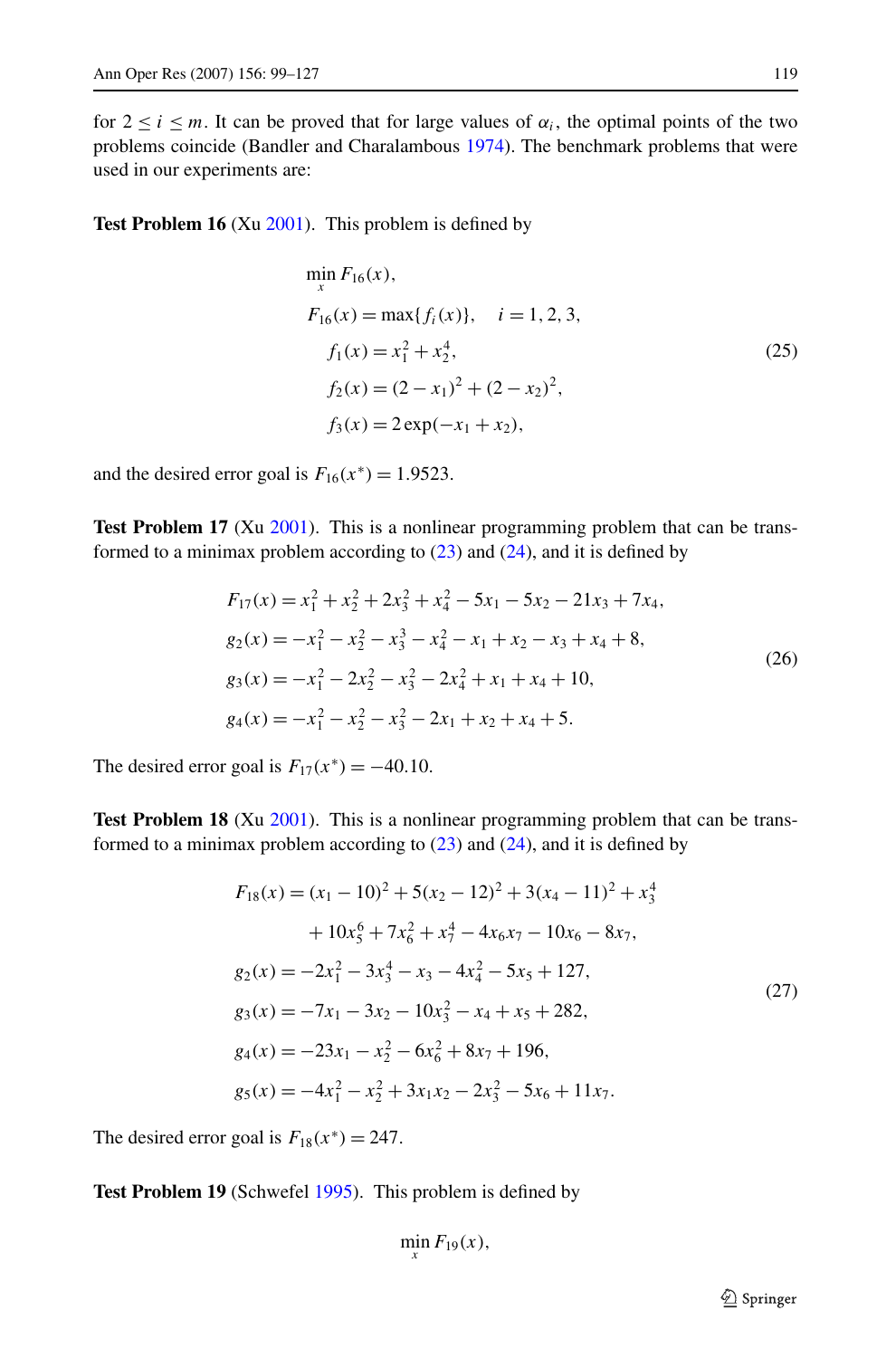<span id="page-21-0"></span>subject to

$$
F_{19}(x) = \max\{f_i(x)\}, \ i = 1, 2,
$$
  
\n
$$
f_1(x) = |x_1 + 2x_2 - 7|,
$$
  
\n
$$
f_2(x) = |2x_1 + x_2 - 5|.
$$
\n(28)

The desired error goal is  $F_{19}(x^*) = 10^{-6}$ .

Test Problem 20 (Schwefel [1995](#page-28-0)). This problem is defined by

$$
\min_{x} F_{20}(x),
$$
  
\n
$$
F_{20}(x) = \max\{f_i(x)\},
$$
  
\n
$$
f_i(x) = |x_i|, \quad i = 1, ..., 10,
$$
\n(29)

and the desired error goal is  $F_{20}(x^*) = 10^{-6}$ .

**Test Problem 21** (Lukšan and Vlček [2000\)](#page-27-0). This problem is defined by

$$
\min_{x} F_{21}(x),
$$
\n
$$
F_{21}(x) = \max\{f_i(x)\},
$$
\n
$$
f_1(x) = \left(x_1 - \sqrt{x_1^2 + x_2^2} \cos \sqrt{x_1^2 + x_2^2}\right)^2 + 0.005(x_1^2 + x_2^2),
$$
\n
$$
f_2(x) = \left(x_2 - \sqrt{x_1^2 + x_2^2} \sin \sqrt{x_1^2 + x_2^2}\right)^2 + 0.005(x_1^2 + x_2^2),
$$
\n(30)

and the desired error goal is  $F_{21}(x^*) = 10^{-6}$ .

**Test Problem 22** (Lukšan and Vlček [2000\)](#page-27-0). This problem is defined by

$$
\min_{x} F_{22}(x),
$$
\n
$$
F_{22}(x) = \max\{|f_i(x)|\}, \quad i = 1, ..., 21,
$$
\n
$$
f_i(x) = x_1 \exp(x_3 t_i) + x_2 \exp(x_4 t_i) - \frac{1}{1 + t_i},
$$
\n
$$
t_i = -0.5 + \frac{i - 1}{20},
$$
\n(31)

and the desired error goal is  $F_{22}(x^*) = 0.1$ .

For each test problem, 50 experiments were performed with a swarm size equal to 20, and the particles were constrained in the range [−50*,* 50] *<sup>n</sup>*, where *n* is the dimension of the problem. An experiment was considered successful if the desired error goal was achieved within the maximum number of function evaluations.

In Table [10](#page-22-0), the values of the parameters used by MPSO in minimax problems are reported. These parameters are same with those described in the corresponding tables for the unconstrained problems. All results are reported in Table [11.](#page-23-0) More specifically, the number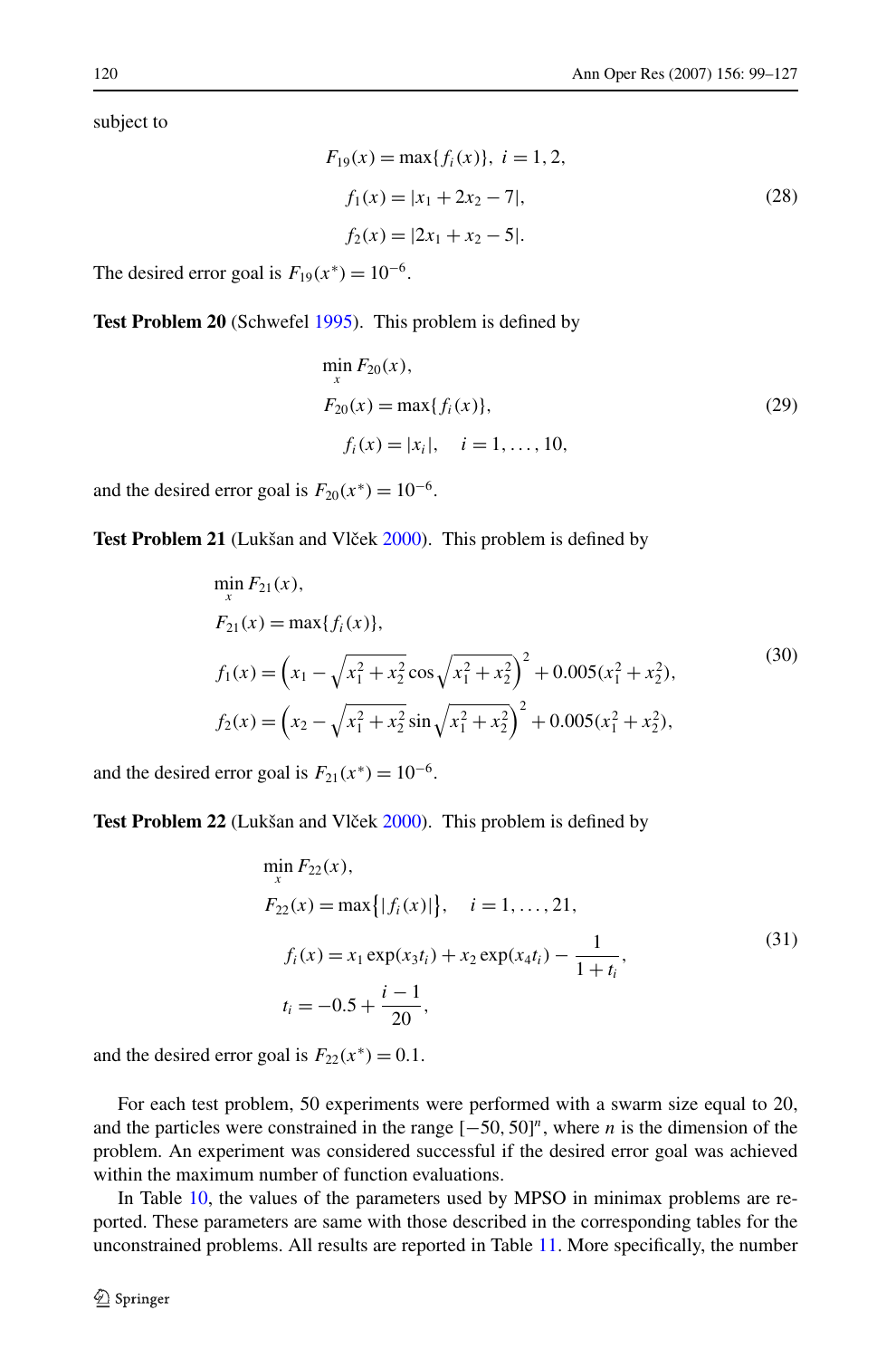<span id="page-22-0"></span>

| Table 10 Parameter setting for<br>the minimax problems | Problem     | Algorithm      | Iter | Step | <b>Best</b> | Prob | Freq           |
|--------------------------------------------------------|-------------|----------------|------|------|-------------|------|----------------|
|                                                        | <b>TP16</b> | <b>RWMPSOg</b> | 8    | 0.01 | yes         |      | 1              |
|                                                        |             | <b>RWMPSO1</b> | 8    | 0.01 | yes         |      | 1              |
|                                                        | <b>TP17</b> | <b>RWMPSOg</b> | 5    | 0.5  | yes         |      | 50             |
|                                                        |             | <b>RWMPSO1</b> | 8    | 0.5  | yes         |      | 1              |
|                                                        | <b>TP18</b> | <b>RWMPSOg</b> | 3    | 1.0  | yes         |      | $\mathbf{2}$   |
|                                                        |             | <b>RWMPSO1</b> | 5    | 0.5  | yes         |      | $\mathbf{2}$   |
|                                                        | <b>TP19</b> | <b>RWMPSOg</b> | 5    | 1.0  | yes         |      | 20             |
|                                                        |             | <b>RWMPSO1</b> | 3    | 0.5  | yes         |      | 20             |
|                                                        | <b>TP20</b> | <b>RWMPSOg</b> | 3    | 1.0  | yes         |      | $\overline{2}$ |
|                                                        |             | <b>RWMPSO1</b> | 10   | 1.0  | yes         |      | $\overline{2}$ |
|                                                        | TP21        | <b>RWMPSOg</b> | 8    | 0.01 | yes         |      | $\mathbf{1}$   |
|                                                        |             | <b>RWMPSO1</b> | 8    | 0.01 | yes         |      | $\mathbf{1}$   |
|                                                        | <b>TP22</b> | <b>RWMPSOg</b> | 5    | 0.5  |             | 0.3  | 1              |
|                                                        |             | <b>RWMPSO1</b> | 5    | 0.5  |             | 0.3  | 1              |

of successes is reported along with the maximum, minimum, mean and standard deviation of the required number of function evaluations for the successful cases. In all cases, the RWMPSO variants outperformed the corresponding standard PSO variants, having also higher success rate in Test Problem [22](#page-21-0), were PSOg succeeded only in 36 experiments. RWMPSOg outperformed all algorithms, exhibiting the best performance. This was also verified through t-tests. Also, the worst behavior (maximum number of function evaluations) of the RWMPSO variants was far lower than the corresponding PSO variants in most cases.

## 3.5 Integer programming problems

This is a very interesting class of test problems, since most evolutionary algorithms that work by rounding the real variables to integers suffer from search stagnation. The problems that were used are:

**Test Problem 23** (Rüdolph [1994\)](#page-28-0). This problem is defined by

$$
F_{23}(x) = \|x\|_1 = |x_1| + \dots + |x_n|,\tag{32}
$$

where *n* is the dimension, and  $x \in [-100, 100]^n$ . The global minimum is  $F_{23}(x^*) = 0$ .

**Test Problem 24** (Rüdolph [1994](#page-28-0)). This problem is defined by

$$
F_{24}(x) = x^{\top} x = (x_1 \quad \dots \quad x_n) \begin{pmatrix} x_1 \\ \vdots \\ x_n \end{pmatrix}, \tag{33}
$$

where *n* is the dimension, and  $x \in [-100, 100]^n$ . The global minimum is  $F_{24}(x^*) = 0$ .

 $\mathcal{D}$  Springer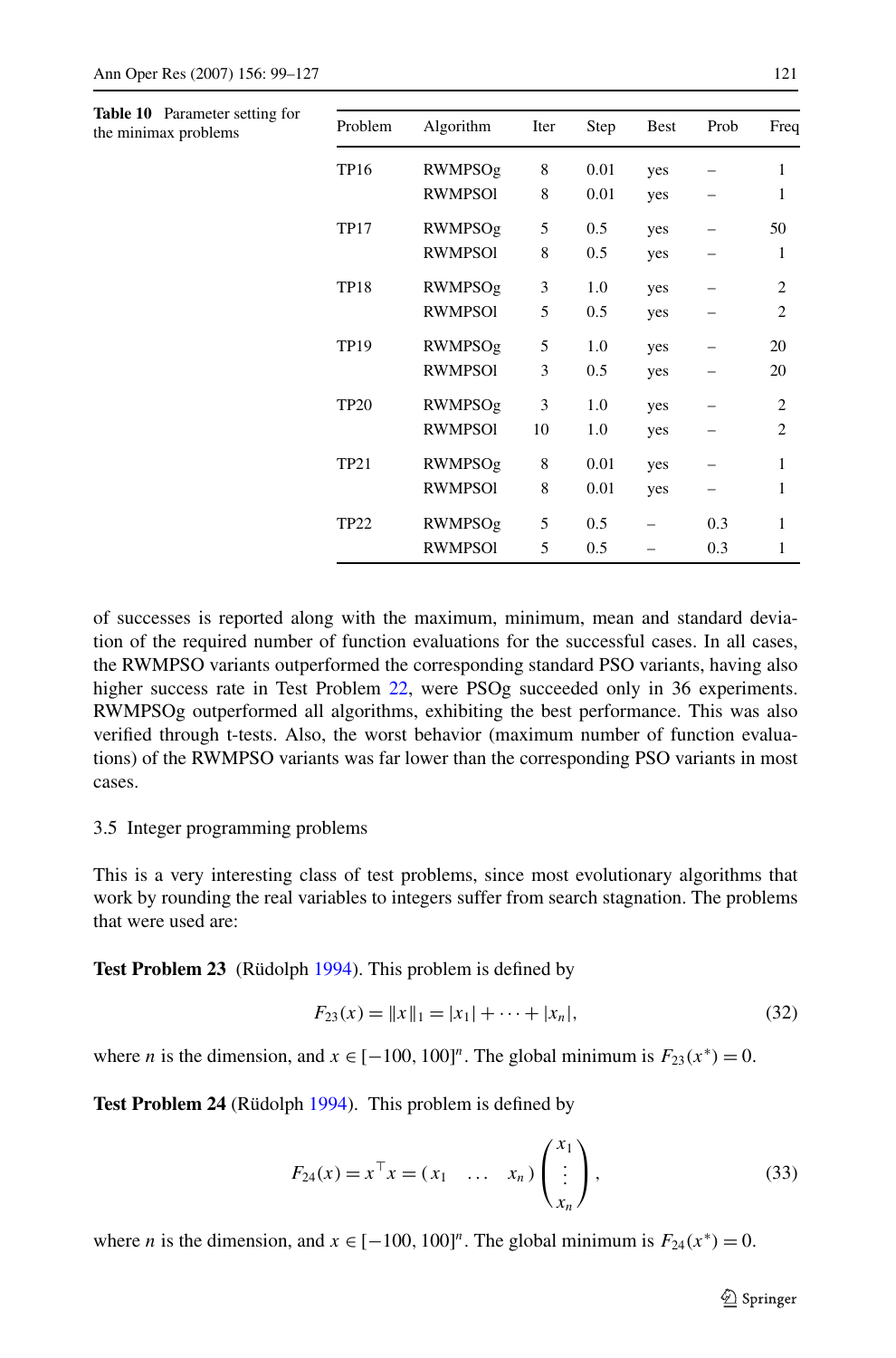|                                                                            | $\begin{cases} 32 & -31 & -6 & 38 & -2 \\ -10 & 32 & -10 & -20 & 3 \end{cases}$ |  |  |
|----------------------------------------------------------------------------|---------------------------------------------------------------------------------|--|--|
|                                                                            |                                                                                 |  |  |
|                                                                            |                                                                                 |  |  |
| where $x \in [-100, 100]^n$ . The global minimum is $F_{25}(x^*) = -737$ . |                                                                                 |  |  |
|                                                                            |                                                                                 |  |  |
|                                                                            |                                                                                 |  |  |
|                                                                            |                                                                                 |  |  |
| 2 Springer                                                                 |                                                                                 |  |  |

**Test Problem 25** (Glankwahmdee et al. [1979\)](#page-26-0). This problem is defined by  $F_{25}(x) = -(15 \quad 27 \quad 36 \quad 18 \quad 12)x$ 

> 35 −20 −10 32 −10  $-20$  40  $-6$   $-31$  32 −10 −6 11 −6 −10 32 −31 −6 38 −20 −10 32 −10 −20 31

 $\lambda$ 

 $\sqrt{ }$ 

*x,* (34)

 $\sqrt{2}$ 

 $\vert$ 

 $+x^{\top}$ 

|                | TP17        | 1665  | 3991.3  | 16421  | 2545.2  | 50 |
|----------------|-------------|-------|---------|--------|---------|----|
|                | <b>TP18</b> | 4290  | 7021.3  | 10332  | 1241.4  | 50 |
|                | <b>TP19</b> | 2430  | 2947.8  | 3541   | 257.0   | 50 |
|                | <b>TP20</b> | 15760 | 18520.1 | 19958  | 776.9   | 50 |
|                | TP21        | 135   | 1308.8  | 2359   | 505.5   | 50 |
|                | <b>TP22</b> | 2028  | 4404.0  | 24704  | 3308.9  | 50 |
| <b>RWMPSOI</b> | <b>TP16</b> | 665   | 2686.9  | 5874   | 1320.7  | 50 |
|                | <b>TP17</b> | 2771  | 5948.4  | 10827  | 1902.8  | 50 |
|                | <b>TP18</b> | 7813  | 11165.0 | 16590  | 2145.1  | 50 |
|                | <b>TP19</b> | 2799  | 3463.7  | 3968   | 295.8   | 50 |
|                | <b>TP20</b> | 28400 | 32167.4 | 36200  | 1775.2  | 50 |
|                | TP21        | 104   | 1599.7  | 3938   | 797.7   | 50 |
|                | <b>TP22</b> | 1963  | 4593.6  | 11042  | 1680.5  | 50 |
| PSOg           | <b>TP16</b> | 1540  | 4347.2  | 15720  | 3643.0  | 50 |
|                | <b>TP17</b> | 1960  | 4050.4  | 12260  | 1932.8  | 50 |
|                | <b>TP18</b> | 4650  | 7098.0  | 14750  | 1966.1  | 50 |
|                | <b>TP19</b> | 2600  | 3018.4  | 3540   | 209.4   | 50 |
|                | <b>TP20</b> | 16400 | 18465.0 | 20600  | 932.4   | 50 |
|                | TP21        | 80    | 1658.0  | 2340   | 321.6   | 50 |
|                | <b>TP22</b> | 620   | 5976.6  | 87960  | 15572.9 | 36 |
| <b>PSO1</b>    | <b>TP16</b> | 1560  | 3669.2  | 13860  | 2526.4  | 50 |
|                | <b>TP17</b> | 2480  | 6820.8  | 27820  | 4831.0  | 50 |
|                | <b>TP18</b> | 7650  | 11289.0 | 16700  | 1990.2  | 50 |
|                | <b>TP19</b> | 2760  | 3475.2  | 4360   | 387.9   | 50 |
|                | <b>TP20</b> | 30500 | 33687.0 | 36950  | 1641.7  | 50 |
|                | TP21        | 100   | 2572.4  | 4460   | 931.0   | 50 |
|                | <b>TP22</b> | 1020  | 7530.0  | 101600 | 18817.0 | 50 |

Algorithm Problem Min Mean Max StD Suc RWMPSOg TP16 722 2415*.*3 6893 1244*.*2 50

<span id="page-23-0"></span>**Table 11** Results for the minimax problems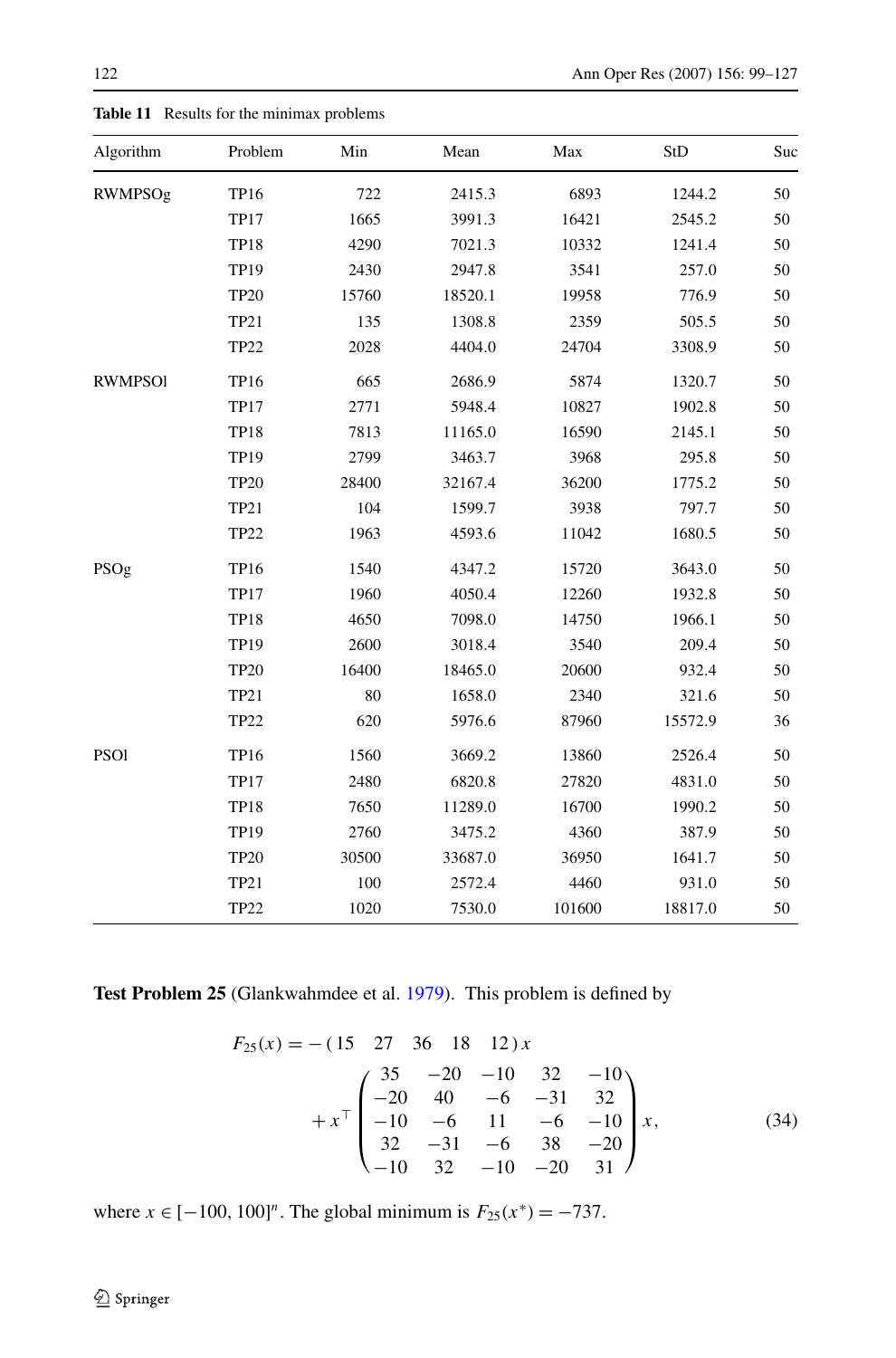<span id="page-24-0"></span>**Test Problem 26** (Glankwahmdee et al. [1979\)](#page-26-0). This problem is defined by

$$
F_{26}(x) = (9x_1^2 + 2x_2^2 - 11)^2 + (3x_1 + 4x_2^2 - 7)^2.
$$
 (35)

The global minimum is  $F_{26}(x^*) = 0$ .

**Test Problem 27** (Glankwahmdee et al. [1979\)](#page-26-0). This problem is defined by

$$
F_{27}(x) = (x_1 + 10x_2)^2 + 5(x_3 - x_4)^2 + (x_2 - 2x_3)^4 + 10(x_1 - x_4)^4.
$$
 (36)

The global minimum is  $F_{27}(x^*) = 0$ .

**Test Problem 28** (Glankwahmdee et al. [1979\)](#page-26-0). This problem is defined by

$$
F_{28}(x) = 2x_1^2 + 3x_2^2 + 4x_1x_2 - 6x_1 - 3x_2.
$$
 (37)

The global minimum is  $F_{28}(x^*) = -6$ .

**Test Problem 29** (Glankwahmdee et al. [1979\)](#page-26-0). This problem is defined by

$$
F_{29}(x) = -3803.84 - 138.08x_1 - 232.92x_2 + 123.08x_1^2
$$
  
+ 203.64x<sub>2</sub><sup>2</sup> + 182.25x<sub>1</sub>x<sub>2</sub>. (38)

The global minimum is  $F_{29}(x^*) = -3833.12$ .

For each test problem, 50 independent experiments were conducted with the particles constrained in [−100*,* 100] *<sup>n</sup>*. The swarm size was problem dependent and equal to 100, 10, 70, 20, 20, 10, and 20, for Test Problems [23–](#page-22-0)29, respectively. An experiment was considered

| <b>Table 12</b> Parameter setting for<br>the integer programming | Problem     | Algorithm      | Iter | Step | <b>Best</b> | Prob | Freq |
|------------------------------------------------------------------|-------------|----------------|------|------|-------------|------|------|
| problems                                                         | <b>TP23</b> | <b>RWMPSOg</b> | 8    | 2.0  | yes         | 0.1  | 1    |
|                                                                  |             | <b>RWMPSO1</b> | 3    | 2.0  | yes         | -    | 1    |
|                                                                  | TP24        | <b>RWMPSOg</b> | 3    | 2.0  | yes         |      | 1    |
|                                                                  |             | <b>RWMPSO1</b> | 3    | 2.0  | yes         |      | 1    |
|                                                                  | <b>TP25</b> | <b>RWMPSOg</b> | 3    | 2.0  | yes         | 0.1  | 1    |
|                                                                  |             | <b>RWMPSO1</b> | 3    | 2.0  | yes         |      | 1    |
|                                                                  | <b>TP26</b> | <b>RWMPSOg</b> | 8    | 4.0  | yes         |      | 1    |
|                                                                  |             | <b>RWMPSO1</b> | 5    | 2.0  | yes         |      | 1    |
|                                                                  | TP27        | <b>RWMPSOg</b> | 3    | 2.0  | yes         |      | 1    |
|                                                                  |             | <b>RWMPSO1</b> | 3    | 2.0  | yes         |      | 1    |
|                                                                  | <b>TP28</b> | <b>RWMPSOg</b> | 5    | 4.0  | yes         |      | 1    |
|                                                                  |             | <b>RWMPSO1</b> | 5    | 4.0  | yes         |      | 1    |
|                                                                  | <b>TP29</b> | <b>RWMPSOg</b> | 5    | 2.0  | yes         |      | 1    |
|                                                                  |             | <b>RWMPSO1</b> | 5    | 2.0  | yes         |      | 1    |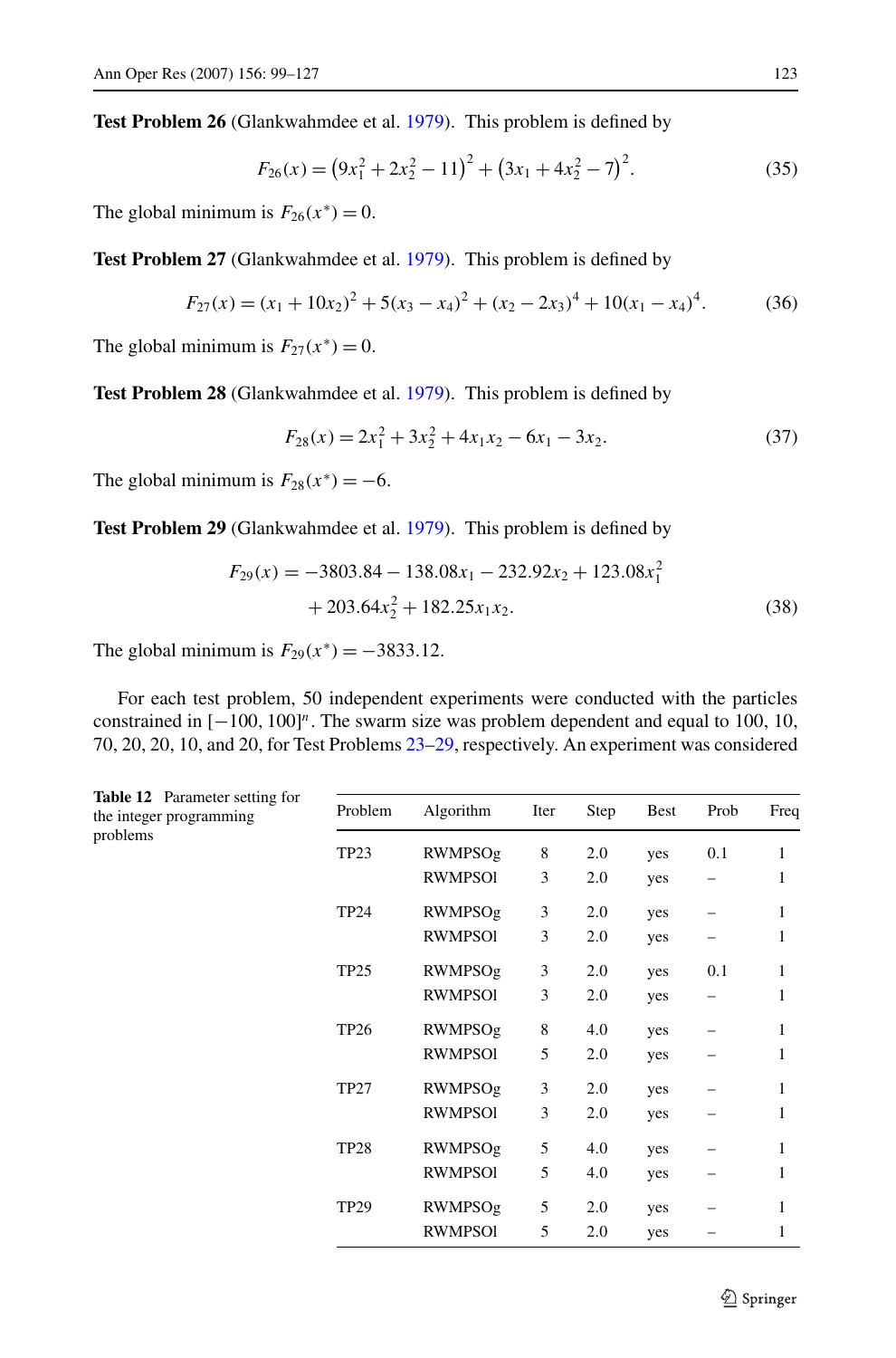**Table 13** Results for the integer programming problems

| Algorithm      | Problem     | Min   | Mean    | Max    | StD     | Suc |
|----------------|-------------|-------|---------|--------|---------|-----|
| <b>RWMPSOg</b> | <b>TP23</b> | 17160 | 27176.3 | 74699  | 8656.9  | 50  |
|                | <b>TP24</b> | 252   | 578.5   | 912    | 136.5   | 50  |
|                | <b>TP25</b> | 1361  | 6490.6  | 41593  | 6912.8  | 50  |
|                | <b>TP26</b> | 76    | 215.0   | 468    | 97.9    | 50  |
|                | <b>TP27</b> | 687   | 1521.8  | 2439   | 360.7   | 50  |
|                | <b>TP28</b> | 40    | 110.9   | 238    | 48.6    | 50  |
|                | <b>TP29</b> | 72    | 242.7   | 620    | 132.2   | 50  |
| <b>RWMPSO1</b> | TP23        | 24870 | 30923.9 | 35265  | 2405.0  | 50  |
|                | TP24        | 369   | 773.9   | 1931   | 285.5   | 50  |
|                | <b>TP25</b> | 5003  | 9292.6  | 15833  | 2443.7  | 50  |
|                | <b>TP26</b> | 73    | 218.7   | 620    | 115.3   | 50  |
|                | <b>TP27</b> | 675   | 2102.9  | 3863   | 689.5   | 50  |
|                | <b>TP28</b> | 40    | 112.0   | 235    | 48.7    | 50  |
|                | <b>TP29</b> | 70    | 248.9   | 573    | 134.4   | 50  |
| PSOg           | TP23        | 14000 | 29435.3 | 261100 | 42039.1 | 34  |
|                | <b>TP24</b> | 400   | 606.4   | 1000   | 119.0   | 50  |
|                | <b>TP25</b> | 2150  | 12681.0 | 187000 | 35066.8 | 50  |
|                | <b>TP26</b> | 100   | 369.6   | 620    | 113.2   | 50  |
|                | <b>TP27</b> | 680   | 1499.0  | 3440   | 513.1   | 43  |
|                | <b>TP28</b> | 80    | 204.8   | 350    | 62.0    | 50  |
|                | <b>TP29</b> | 100   | 421.2   | 660    | 130.4   | 50  |
| <b>PSO1</b>    | TP23        | 27400 | 31252.0 | 35800  | 1817.8  | 50  |
|                | TP24        | 450   | 830.2   | 1470   | 206.0   | 50  |
|                | <b>TP25</b> | 4650  | 11320.0 | 22650  | 3802.8  | 50  |
|                | <b>TP26</b> | 120   | 390.0   | 920    | 134.6   | 50  |
|                | TP27        | 800   | 2472.4  | 3880   | 637.5   | 50  |
|                | <b>TP28</b> | 70    | 256.0   | 520    | 107.5   | 50  |
|                | <b>TP29</b> | 100   | 466.0   | 820    | 165.0   | 50  |

successful if the global minimum was obtained with an accuracy of  $10^{-6}$ . In order to avoid search stagnation and possible deterioration of the algorithms' dynamics, the search points were rounded to the nearest integer only for function evaluation purposes, while they were considered as real numbers for all other operations. The best solution was also rounded after the termination of the algorithm.

In Table [12](#page-24-0), the parameter setting of RWMPSO is reported. All results are reported in Table 13. More specifically, the number of successes is reported along with the minimum, mean, maximum, and standard deviation of the required number of function evaluations for the successful cases. Once again, RWMPSO was superior to standard PSO. RWMPSOg exhibited better performance than all the other algorithms with respect to the required mean number of function evaluations. Its standard deviations were also the smallest among the algorithms in the majority of the test problems, thereby verifying its robustness. The statistical significance of the RWMPSOg results was also verified through t-tests. Interestingly,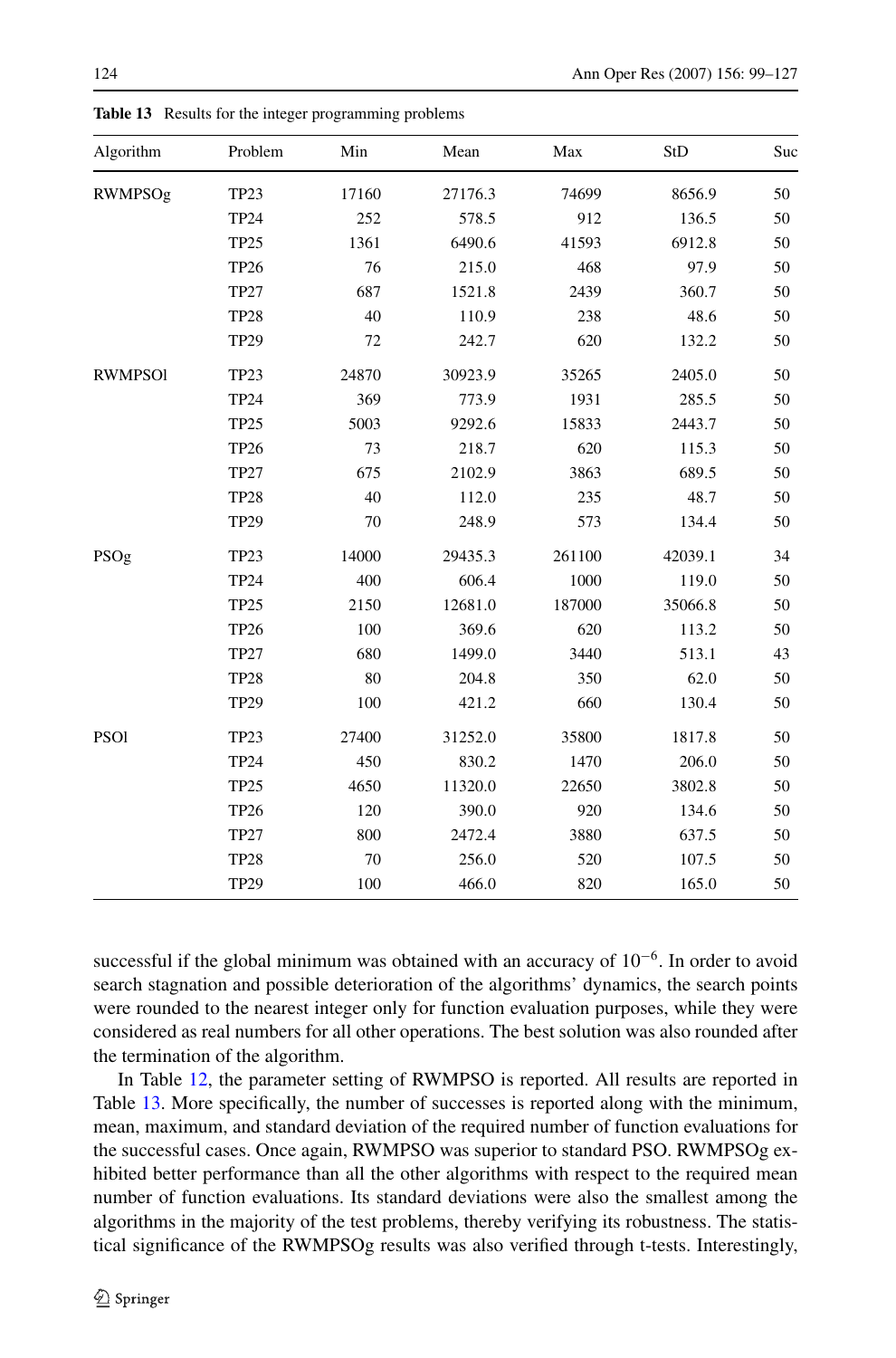<span id="page-26-0"></span>no algorithm suffered search stagnation. This finding was also noticed for the standard PSO in (Laskari et al. [2002](#page-27-0)).

# **4 Conclusions**

A new Memetic Particle Swarm Optimization scheme that incorporates local search techniques to the standard Particle Swarm Optimization algorithm was proposed. Its performance was investigated on a plethora of test problems, including unconstrained, constrained, minimax and integer programming problems, employing the Random Walk with Direction Exploitation. Both the local and global variants of the proposed scheme were tested and compared with the corresponding variants of Particle Swarm Optimization. In almost all problems the memetic approach proved to be superior, increasing both the efficiency and the effectiveness of the algorithm.

Techniques for the self-adaptation of the local search parameters that could further enhance the algorithm's performance and different local search techniques will be included in future correspondence.

**Acknowledgements** We would like to thank the editors and the anonymous reviewers for their valuable comments and suggestions. We thank the European Social Fund (ESF), Operational Program for Educational and Vocational Training II (EPEAEK II) and particularly the Program PYTHAGORAS, for funding the above work.

## **References**

- Abido, M. A. (2002). Optimal design of power system stabilizers using particle swarm optimization. *IEEE Transactions on Energy Conversion*, *17*, 406–413.
- Agrafiotis, D. K., & Cedeno, W. (2002). Feature selection for structure-activity correlation using binary particle swarms. *Journal of Medicinal Chemistry*, *45*, 1098–1107.
- Angeline, P. J. (1998). Evolutionary optimization versus particle swarm optimization: philosophy and performance differences. In V. W. Porto, N. Saravanan, D. Waagen & A. E. Eiben (Eds.), *Evolutionary programming* (Vol. VII, pp. 601–610). Berlin: Springer.
- Bandler, J. W., & Charalambous, C. (1974). Nonlinear programming using minimax techniques. *Journal of Optimization Theory and Applications*, *13*, 607–619.
- Belew, R. K. (1990). Evolution, learning and culture: computational metaphores for adaptive algorithms. *Complex Systems*, *4*, 11–49.
- Belew, R. K., McInerny, J., & Schraudolph, N. N. (1991). Evolving networks: using the genetic algorithm with connectionist learning. In C. Langton, C. Taylor, J. Farmer & S. Rasmussen (Eds.), *Proceedings of the second conference in artificial life* (pp. 511–548). Reading: Addison-Wesley.
- Clerc, M., & Kennedy, J. (2002). The particle swarm—explosion, stability, and convergence in a multidimensional complex space. *IEEE Transactions on Evolutionary Computation*, *6*, 58–73.
- Cockshott, A. R., & Hartman, B. E. (2001). Improving the fermentation medium for *Echinocandin B* production. Part II: particle swarm optimization. *Process Biochemistry*, *36*, 661–669.
- Dawkins, R. (1976). *The selfish gene*. New York: Oxford University Press.
- Floudas, C. A., & Pardalos, P. M. (1987). A collection of test problems for constrained global optimization algorithms. In P. M. Floudas (Ed.), *Lecture notes in computer science,* Vol. 455. Berlin: Springer.
- Fourie, P. C., & Groenwold, A. A. (2002). The particle swarm optimization algorithm in size and shape optimization. *Structural and Multidisciplinary Optimization*, *23*, 259–267.
- Geesing, R., & Stork, D. (1991). Evolution and learning in neural networks: the number and distribution of learning trials affect the rate of evolution. In R. Lippmann, J. Moody & D. and Touretzky (Eds.), *NIPS 3* (pp. 804–810). San Mateo: Morgan Kaufmann.
- Glankwahmdee, A., Liebman, J. S., & Hogg, G. L. (1979). Unconstrained discrete nonlinear programming. *Engineering Optimization*, *4*, 95–107.
- Goldberg, D. (1989). *Genetic algorithms in search, optimization, and machine learning*. Reading: Addison-Wesley.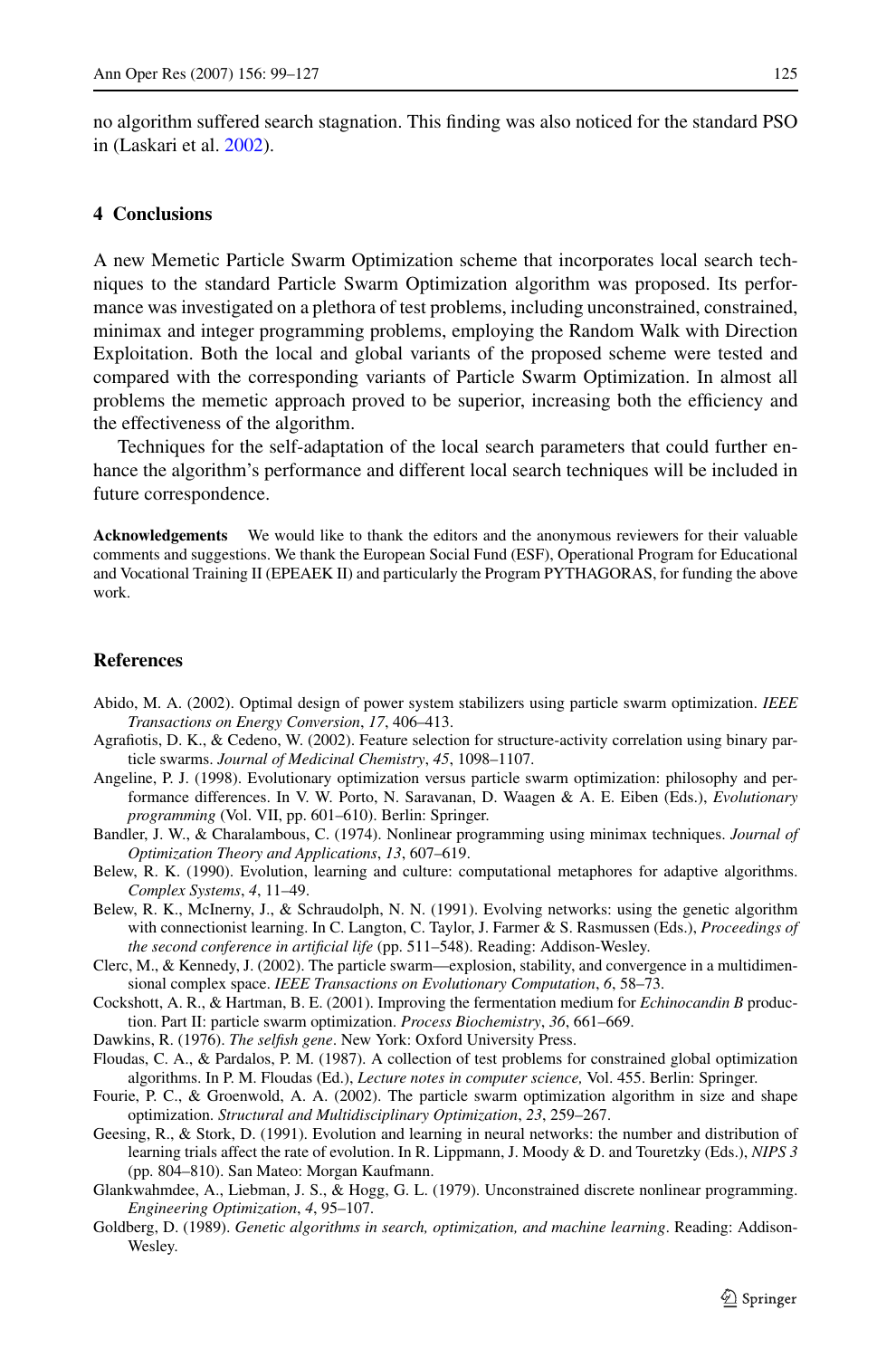- <span id="page-27-0"></span>Hart, W. E. (1994). *Adaptive global optimization with local search*. Ph.D. thesis, University of California, San Diego, USA.
- Himmelblau, D. M. (1972). *Applied nonlinear programming*. New York: McGraw-Hill.
- Hinton, G. E., & Nowlan, S. J. (1987). How learning can guide evolution. *Complex Systems*, *1*, 495–502.
- Hock, W., & Schittkowski, K. (1981). Test examples for nonlinear programming codes. In *Lecture notes in economics and mathematical systems* (Vol. 187). Berlin: Springer.
- Holland, J. H. (1975). *Adaptation in natural and artificial systems*. Ann Arbor: Ann Arbor University Press.
- Homaifar, A., Lai, A. H. -Y., & Qi, X. (1994). Constrained optimization via genetic algorithms. *Simulation*, *2*, 242–254.
- Hoos, H. H., & Stützle, T. (2004). *Stochastic local search: foundations and applications*. San Mateo: Morgan Kaufmann.
- Kennedy, J., & Eberhart, R. C. (2001). *Swarm intelligence*. San Mateo: Morgan Kaufmann.
- Krasnogor, N. (2002). *Studies on the theory and design space of memetic algorithms*. Ph.D. thesis, University of the West of England, Bristol, UK.
- Land, M. W. S. (1998). *Evolutionary algorithms with local search for combinatorial optimization*. Ph.D. thesis, University of California, San Diego, USA.
- Laskari, E. C., Parsopoulos, K. E., & Vrahatis, M. N. (2002). Particle swarm optimization for integer programming. In *Proceedings of the IEEE 2002 congress on evolutionary computation* (pp. 1576–1581). Hawaii (HI), USA. New York: IEEE Press.
- Lee, C. -Y., & Yao, X. (2004). Evolutionary programming using mutations based on the Lévy probability distribution. *IEEE Transactions on Evolutionary Computation*, *8*, 1–13.
- Lu, W. Z., Fan, H. Y., Leung, A. Y. T., & Wong, J. C. K. (2002). Analysis of pollutant levels in central Hong Kong applying neural network method with particle swarm optimization. *Environmental Monitoring and Assessment*, *79*, 217–230.
- Lukšan, L., & Vlček, J. (2000). Test problems for nonsmooth unconstrained and linearly constrained op*timization*. Technical report 798, Institute of Computer Science, Academy of Sciences of the Czech Republic, Prague, Czech Republic.
- Matyas, J. (1965). Random optimization. *Automatization and Remote Control*, *26*, 244–251.
- Merz, P. (1998). *Memetic algorithms for combinatorial optimization. Fitness landscapes and effective search strategies*. Ph.D. thesis, Department of Electrical Engineering and Computer Science, University of Siegen, Germany
- Michalewicz, Z. (1996). *Genetic algorithms + data structures = evolution programs*. Berlin: Springer.
- Moscato, P. (1989). On evolution, search, optimization, genetic algorithms and martial arts. Towards memetic algorithms. Technical report C3P, Report 826, Caltech Concurrent Computation Program, California, USA
- Moscato, P. (1999). Memetic algorithms. A short introduction. In D. Corne, M. Dorigo & F. and Glover (Eds.), *New ideas in optimization* (pp. 219–235). London: McGraw-Hill.
- Muhlenbein, M., Gorges Schleiter, M., & Kramer, O. (1988). Evolution algorithms in combinatorial optimization. *Parallel Computing*, *7*, 65–85.
- Ourique, C. O., Biscaia, E. C., & Carlos Pinto, J. (2002). The use of particle swarm optimization for dynamical analysis in chemical processes. *Computers and Chemical Engineering*, *26*, 1783–1793.
- Papageorgiou, E. I., Parsopoulos, K. E., Groumpos, P. P., & Vrahatis, M. N. (2004). Fuzzy cognitive maps learning through swarm intelligence. In: *Lecture notes in computer science* (Vol. 3070, pp. 344–349). Berlin: Springer.
- Parsopoulos, K. E., & Vrahatis, M. N. (2002a). Initializing the particle swarm optimizer using the nonlinear simplex method. In A. Grmela & N. Mastorakis (eds.) *Advances in intelligent systems, fuzzy systems, evolutionary computation* (pp. 216–221). WSEAS Press.
- Parsopoulos, K. E., & Vrahatis, M. N. (2002b). Particle swarm optimization method for constrained optimization problems. In P. Sincak, J. Vascak, V. Kvasnicka & J. and Pospichal (Eds.), *Intelligent technologies– theory and application (New trends in intelligent technologies)*. *Frontiers in artificial intelligence and applications* (Vol. 76, pp. 214–220). Amsterdam: IOS Press.
- Parsopoulos, K. E., & Vrahatis, M. N. (2002c). Recent approaches to global optimization problems through particle swarm optimization. *Natural Computing*, *1*, 235–306.
- Parsopoulos, K. E., & Vrahatis, M. N. (2004). On the Computation of all global minimizers through particle swarm optimization. *IEEE Transactions on Evolutionary Computation*, *8*, 211–224.
- Parsopoulos, K. E., Papageorgiou, E. I., Groumpos, P. P., & Vrahatis, M. N. (2004). Evolutionary computation techniques for optimizing fuzzy cognitive maps in radiation therapy systems. In *Lecture notes in computer science* (Vol. 3102, pp. 402–413). Berlin: Springer.
- Petalas, Y. G., & Vrahatis, M. N. (2004a). Memetic algorithms for neural network training in bioinformatics. In *European symposium on intelligent technologies, hybrid systems and their implementation on smart adaptive systems (EUNITE 2004)* (pp. 41–46). Aachen, Germany.